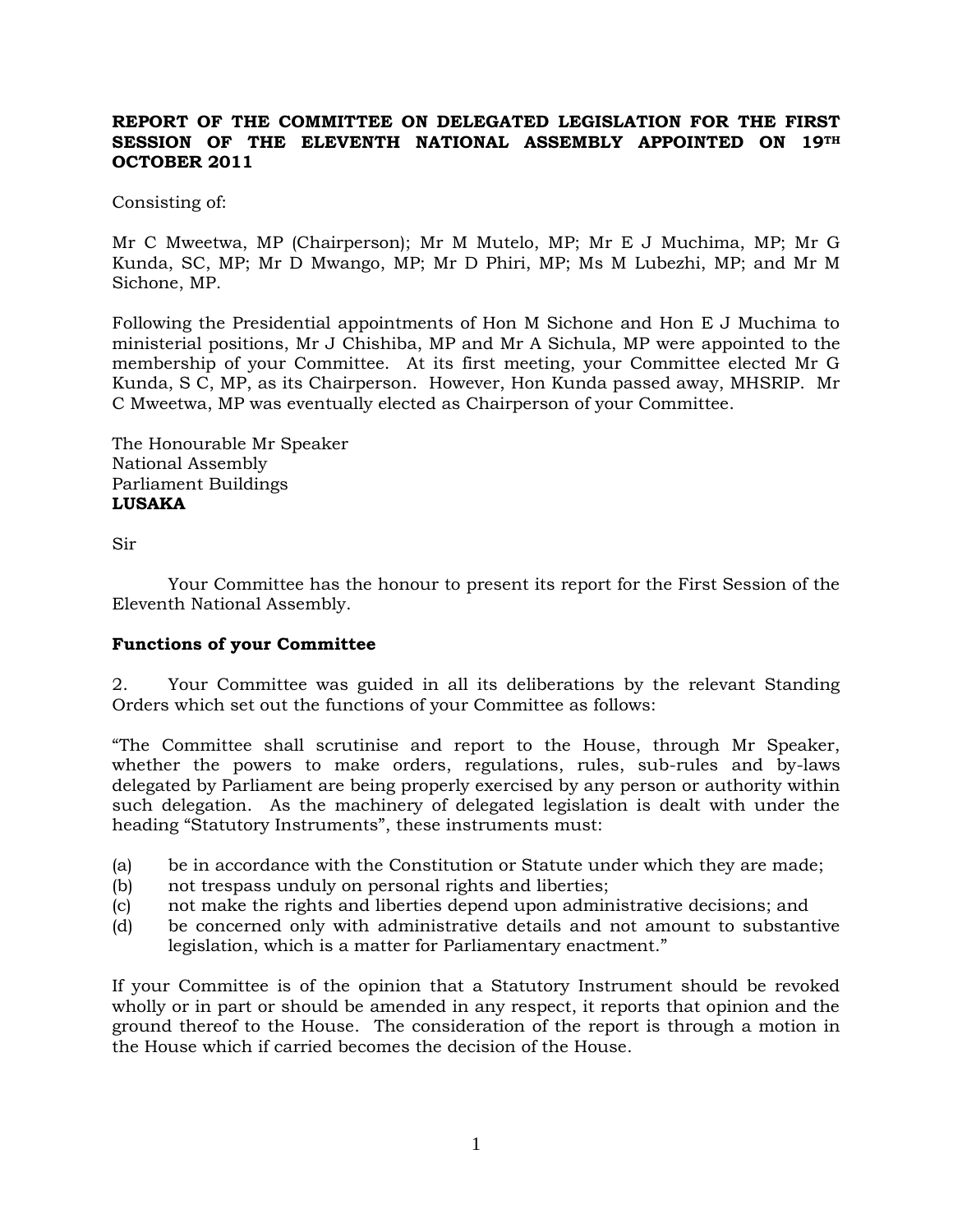## 3 **Meetings of Your Committee**

Your Committee held nine (9) meetings during the period under review and considered a total of seventy seven (77) Statutory Instruments. Your Committee also undertook a local tour of Statutory Housing Areas in Lusaka and Kitwe.

# **Part I**

# **CONSIDERATION OF STATUTORY INSTRUMENTS**

## 4 **MINISTRY OF FINANCE AND NATIONAL PLANNING**

# **Statutory Instrument No. 5 of 2010 – The Value Added Tax (Zero-Rating) (Amendment) Order, 2010**

The Statutory Instrument was to extend the zero-rating of accommodation in Livingstone City up to  $31<sup>st</sup>$  December, 2010. The rationale was to realise the projected investments in tourism and also to allow for the rebound of the tourism sector after the shock of the financial and economic crises.

In 2000, the Government signed an investment agreement with Sun International for the development of tourism infrastructure in Livingstone. One of the terms in the agreement was the zero-rating of accommodation at the Sun Hotels International. Instead of zero-rating accommodation at Sun International Hotels only, the Government zero-rated accommodation in all hotels, lodges or similar establishments within Livingstone City. This incentive had been in place since 2001 to 2009 and Statutory Instrument No. 5 of 2010 extended to December, 2010, to help the sector during the aftershocks of the financial and economic crises.

## **Committee's Observations and Recommendations**

Your Committee notes the Statutory Instrument. However, your Committee wishes to learn whether the decision by Government not to extend the validity of Statutory Instrument No. 5 of 2010 has had an impact on the cost of accommodation in tourist facilities in Livingstone. To this effect, your Committee wishes to know the level of revenue which tourism operators in Livingstone have contributed to the national Treasury since the expiry of the Statutory Instrument compared to the time before its expiration. In addition, your Committee urges Government to consider zero-rating accommodation in other areas with tourism potential in an effort to promote the Tourism Industry in the country.

# **Statutory Instrument No. 12 of 2010 – The Income Tax (TAZAMA Petroleum Products Company Limited) (Approval of Exemption) Order, 2010**

The Statutory Instrument was issued in order to ensure the continuous and efficient operation of the pipeline from Tanzania to Zambia. The objective was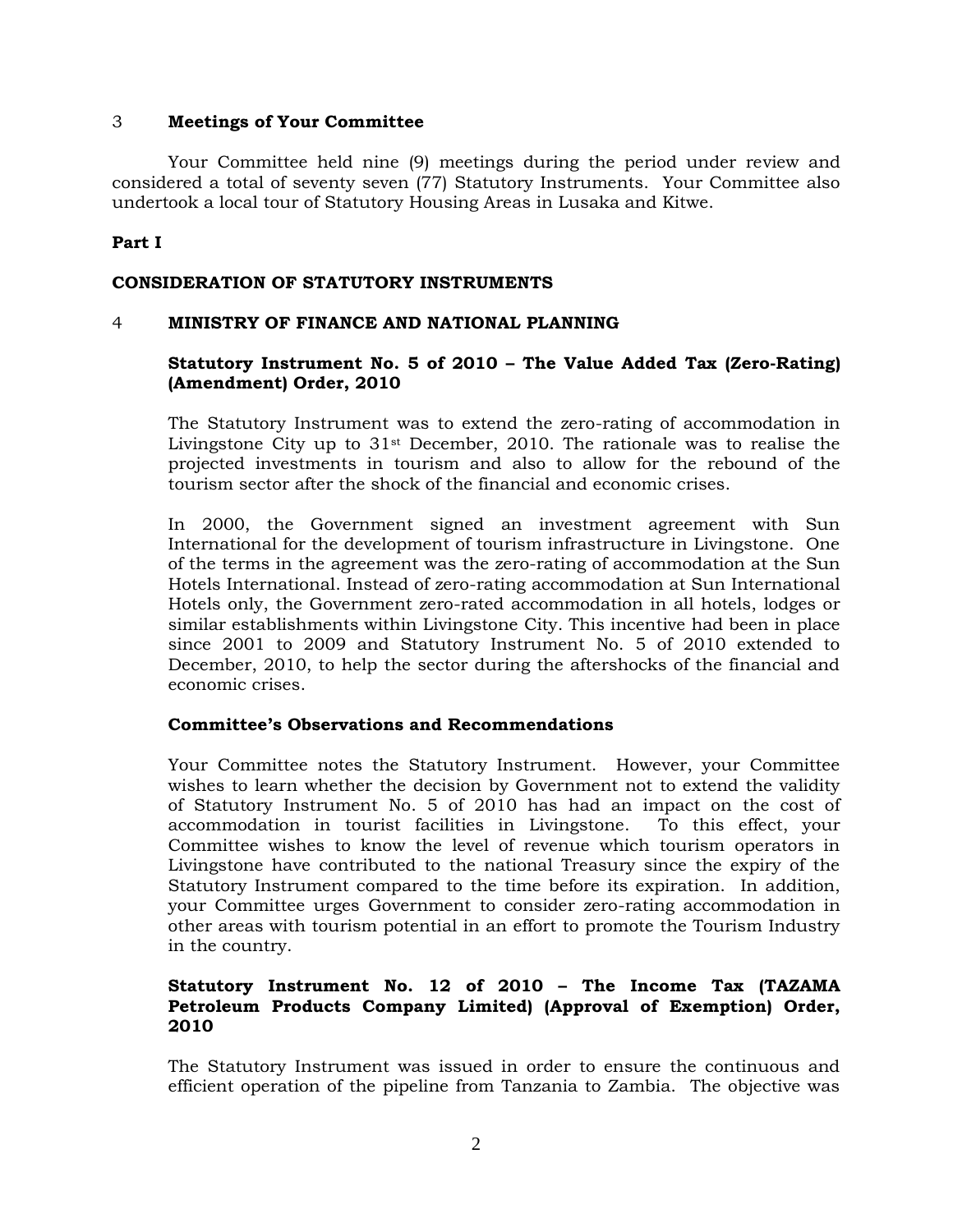to approve TAZAMA Petroleum Products Company Limited as an exempt entity and also exempt its income from tax.

The Governments of Tanzania and Zambia formed the Company, a subsidiary of TAZAMA Pipeline, in order to secure a sustainable and most efficient means of transporting fuel to Zambia. Over the years, TAZAMA Petroleum has made financial losses which has affected its capacity to continue facilitating the shipment of fuel to Zambia.

Due to Zambia's dependence on this pipeline, it was of paramount importance to ensure that there was no disruption in fuel transportation through the pipeline. In order to ensure continuous operations of TAZAMA Petroleum Products Company Limited and avert the potential catastrophic consequences of fuel shortages, Government issued this Statutory Instrument.

## **Committee's Observations and Recommendations**

Your Committee notes the issuance of the Statutory Instrument.

# **Statutory Instrument No. 23 of 2010 – The Customs and Excise (Excise Duty) (Suspension) Regulations, 2010**

The Statutory Instrument was issued to reduce excise duty on clear beer made from barley from 65 percent to 40 percent and clear beer made from sorghum from 35 percent to 20 percent in order to strengthen forward linkages between producers of barley and manufacturers of beer. Barley and sorghum are some of the ingredients used in the production of clear beer.

The rationale was to empower the local farmers by encouraging them to grow more barley and sorghum. Zambian Breweries partnered with farmers by giving them inputs and purchasing their produce, i.e., barley and sorghum. The reduction of excise duty on clear beer was expected to stimulate more production and create employment for more farmers.

## **Committee's Observations and Recommendations**

Your Committee notes the Statutory Instrument.

# **Statutory Instrument No. 39 of 2010 – The Customs and Excise (Remission) (TGP Properties Limited) Regulations, 2010**

The Statutory Instrument was issued in order to promote the development of infrastructure that would facilitate more commercial activities in the economy. The Government signed an Investment Promotion and Protection Agreement (IPPA) with TGP Properties Limited, the developers of Copperbelt City, to import requisite materials and equipment into the country free of taxes. This was to encourage the development of infrastructure to facilitate the conduct of business and other commercial activities. The investment was expected to contribute to transformation of the city by the provision of a world class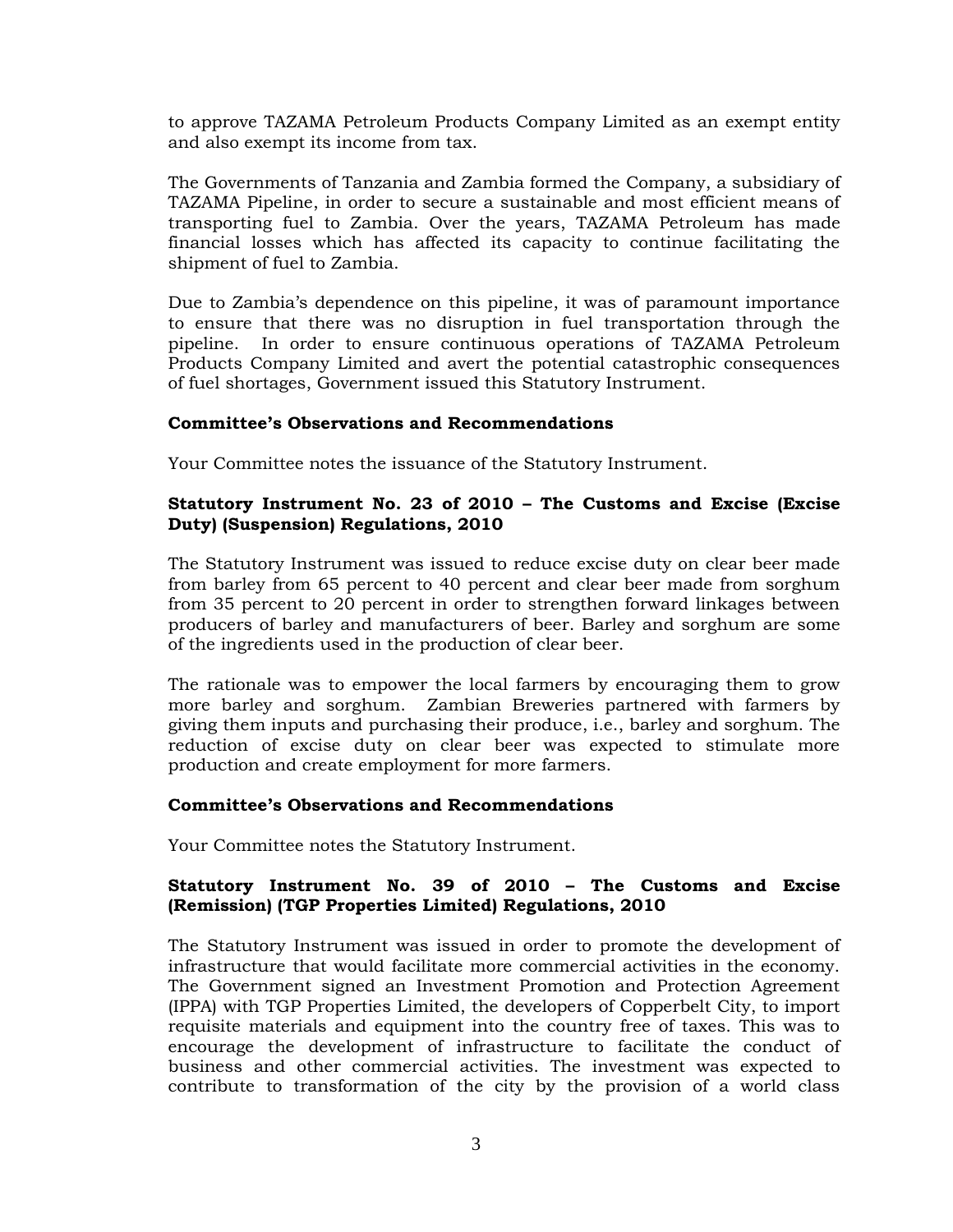business infrastructure, thereby attracting international and reputable companies to further invest in the retail sector.

## **Committee's Observations and Recommendations**

Your Committee notes the issuance of the Statutory Instrument.

# **Statutory Instrument No. 40 of 2010 – The Customs and Excise (Remission) (Manda Hill Centre) Regulations, 2010**

The Statutory Instrument was issued in order to promote the development of infrastructure that would facilitate more commercial activities in the country. The Government signed an Investment Promotion and Protection Agreement (IPPA) with Manda Hill Centre in which the parties agreed that the Centre was going to put up infrastructure in Lusaka and the Government would grant remission of duty on the required materials and equipment.

## **Committee's Observations and Recommendations**

Your Committee notes the issuance of the Statutory Instrument and observes that its implementation has resulted in the expansion of Manda Hill Shopping Centre.

# **Statutory Instrument No. 43 of 2010 – The Income Tax (Sino Metals Leach Zambia Limited) (Rebate) Regulations, 2010**

The Statutory Instrument was issued to facilitate the implementation of incentives which the Government agreed to provide under the investment agreement between the Government and Sino Metals Leach Zambia Limited. In 2005, Government signed an investment agreement with Sino Metals Leach Zambia Limited in which it was agreed that the Government would provide income tax incentives. Although the Investment Licence was issued during the same year, the legislation incentives were only provided in the Income Tax Act in 2008. Since the Government had committed to provide these incentives on the basis of which Sino Metals Leach Zambia Limited invested in Zambia, there was need to fulfil this commitment and avert any legal consequences.

## **Committee's Observations and Recommendations**

Your Committee notes the Statutory Instrument.

# **Statutory Instrument No. 13 of 2011 – The Customs and Excise (Suspension) (Fuel) Regulations, 2011**

The Statutory Instrument was issued to suspend customs duty on petrol, diesel and kerosene to free and excise duty on petrol to 10 percent for the period 1st January to  $31$ <sup>st</sup> December 2011. The rationale was to replenish the stocks of fuel which were depleted during the period INDENI Oil Refinery was shut down for routine repairs and maintenance. Further, the piece of legislation was aimed at enabling the Ministry of Energy and Water Development to start early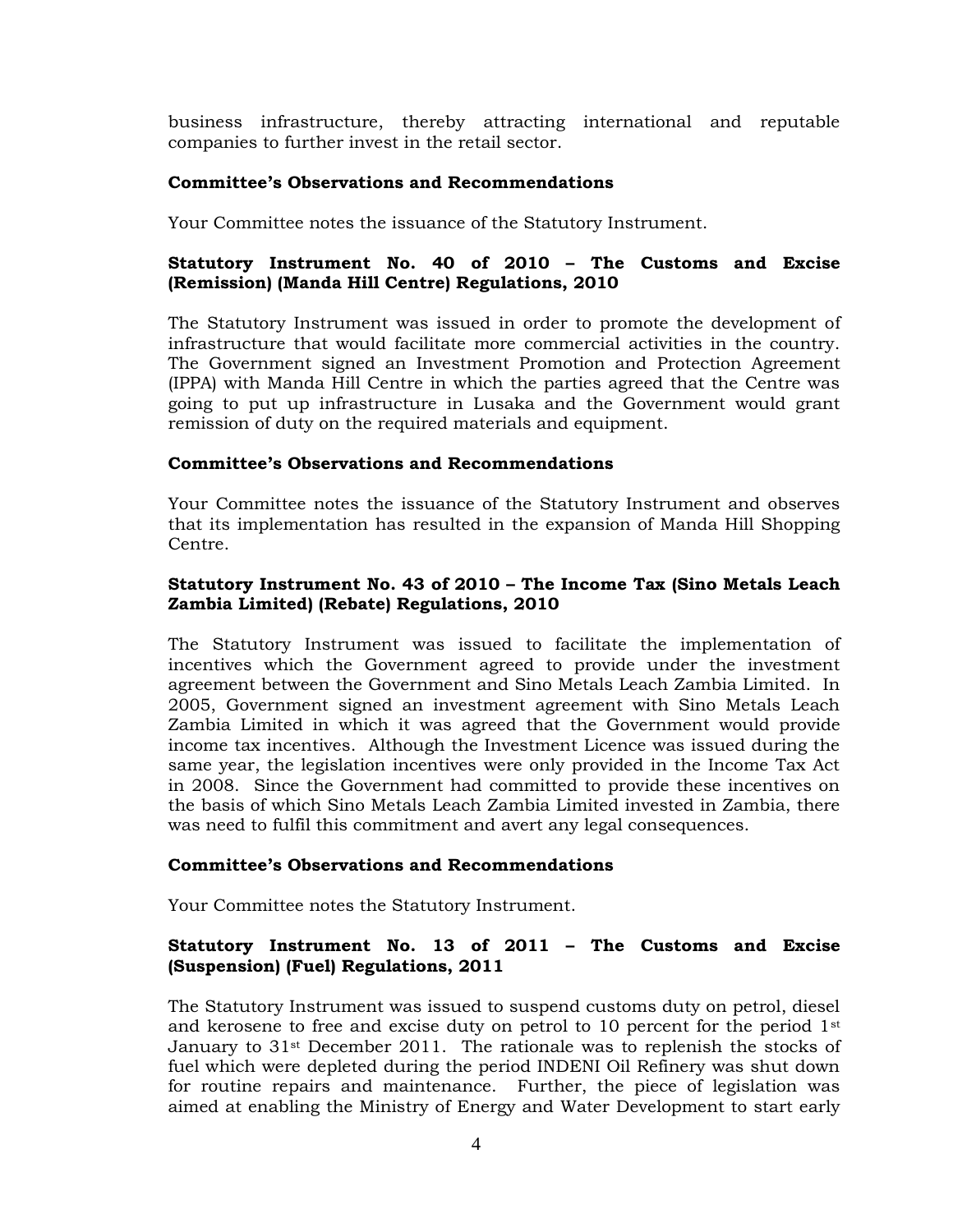on building stocks in preparation for the 2011 scheduled shutdown of the refinery for maintenance planned for  $1<sup>st</sup>$  September 2011in order to avert fuel shortages similar to those experienced in the past.

## **Committee's Observations and Recommendations**

Your Committee notes the Statutory Instrument. Your Committee however, wishes to know the impact which the suspension of customs duty on petrol, kerosene and diesel had on the national Treasury during the period it was in effect.

# **Statutory Instrument No. 33 of 2011 – The Income Tax (Tax Clearance) (Exemption) Regulations, 2011**

The Income Tax Act provides that a person, partnership, institution, organisation or association could not transact with a supplier of goods or services unless the supplier produced a tax certificate issued by the Commissioner General. However, the Act further provides that where maize of a value not exceeding ten million kwacha per transaction was supplied, the supplier was not required to produce a tax clearance certificate.

This measure was intended to extend the ten million kwacha threshold to all agricultural products other than maize as it had been noted that most of the small scale businesses in the country were in the agriculture sector. The exemption was expected to help ease the burden associated with the requirement to produce a tax clearance certificate suffered by small scale businesses in the agriculture sector.

## **Committee's Observations and Recommendations**

Your Committee notes the Statutory Instrument.

# **Statutory Instrument No. 34 of 2011 – The Income Tax (China-Africa Development Fund) (Approval and Exemption) Order, 2011**

The Statutory Instrument was issued with regard to income tax exemption for China-Africa Development Fund and the emoluments payable to any foreign employee. This was in line with the Agreement signed between the Government and China-Africa Development Fund.

## **Committee's Observations and Recommendations**

Your Committee notes the Statutory Instrument.

# **Statutory Instrument No. 35 of 2011 – The Income Tax (Foreign Personnel) (Approval and Exemption) Order, 2011**

The Statutory Instrument was issued with regard to emoluments payable to foreign employees temporarily employed in the Republic of Zambia.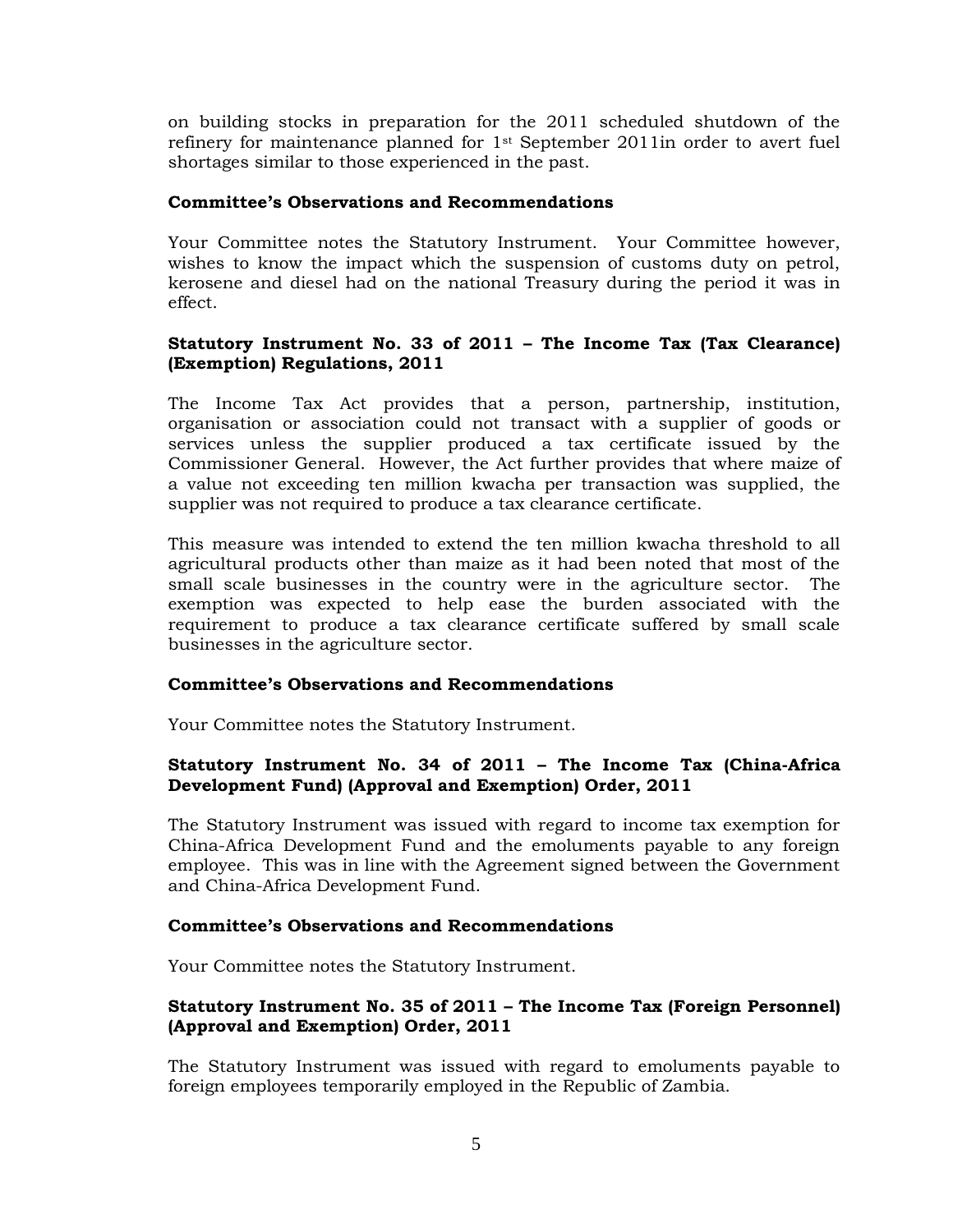Your Committee notes the Statutory Instrument.

## **Statutory Instrument No. 45 of 2011 – The Customs and Excise (Suspension) (Fire-fighting Equipment) Regulations, 2011**

The Statutory Instrument was issued in order to remove customs duty on firefighting equipment in order to reduce costs and improve fire safety and compliance in the country. For a long time, the country had faced a number of challenges regarding efficient response to putting out fires in order to save property and lives.

#### **Committee's Observations and Recommendations**

Your Committee notes the Statutory Instrument.

# **Statutory Instrument No. 47 of 2011 – The Customs and Excise (General) (Amendment) Regulations, 2011**

The Statutory Instrument was issued in order to specify the mining equipment eligible for tax exemption. Prior to the issuance of the Statutory Instrument, the law provided for exemption on dump-trucks and this allowed dump-trucks in general to be cleared under the line and, therefore, not achieving the intended purposes which was to provide for off-highway dumping trucks used in the mining sector. Therefore, the rationale behind the issuance of the Statutory Instrument was to provide for exemption of off-highway dumping trucks and not dump-trucks in general.

#### **Committee's Observations and Recommendations**

Your Committee notes the Statutory Instrument.

## **Statutory Instrument No. 62 of 2010 – The Loans and Guarantees (Authorisation) (Delegation of Functions) Order, 2010**

The Statutory Instrument was issued to facilitate the signing of a Financing Agreement between the Republic of Zambia and the Arab Bank for Economic Development. The Minister of Finance and National Planning, in exercise of the powers contained in Section 27 of the *Loans and Guarantees (Authorisation)* Act, delegated the authority to sign the Agreement to Lieutenant General H R C Simutowe, who was at the time serving as Ambassador to Egypt.

#### **Committee's Observations and Recommendations**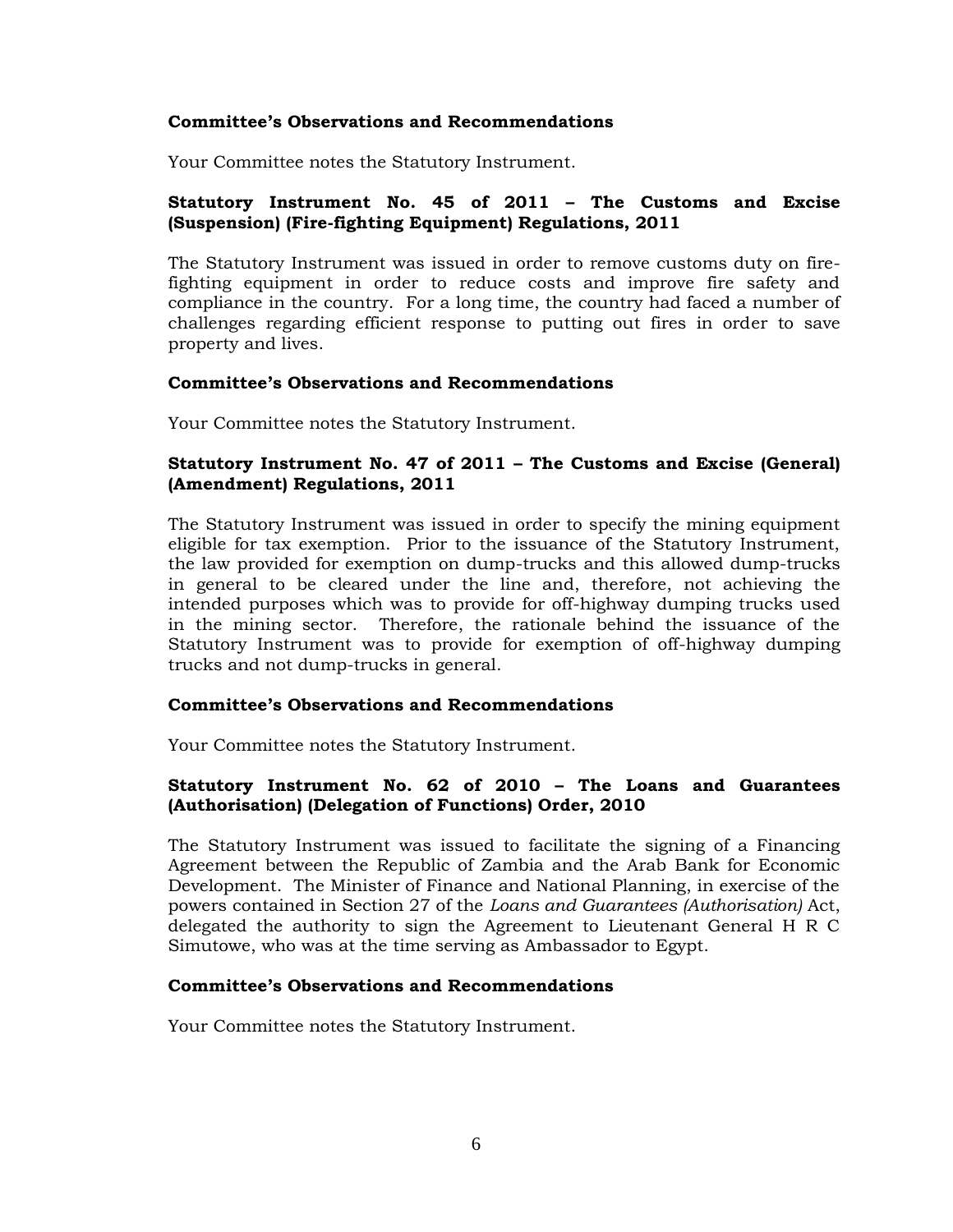# **Statutory Instrument No. 119 of 2011 – The Customs and Excise (General) (Amendment) (No. 4) Regulations, 2011**

The Statutory Instrument was issued in order to introduce the examination fee on goods requiring physical or digital imaging examination at importation or exportation.

## **Committee's Observations and Recommendations**

Your Committee notes the issuance of the Statutory Instrument.

# **Statutory Instrument No. 85 of 2011 – The Property Transfer Tax (Exemption) Order, 2011**

The Statutory Instrument was issued to facilitate the reorganisation of China Non-Ferrous Mining (Group) Ltd (CNMC)'s shareholding interests in NFC Africa Mining PLC, CNMC Luanshya Copper Mines PLC, Chambeshi Copper Smelter Limited and Sino Metal Leach Zambia Limited for purposes of listing at the Hong Kong Stock Exchange. It was envisaged that the listing would help raise funds for further investment in Zambia.

## **Committee's Observations and Recommendations**

Your Committee notes the issuance of the Statutory Instrument. Your Committee wishes to know whether this measure has yielded positive increase in investments for the country.

## 5 **MINISTRY OF TRANSPORT, WORKS, SUPPLY AND COMMUNICATION**

# **Statutory Instrument No. 25 of 2010 – The National Council for Construction (Forms and Fees) (Amendment) Regulations, 2010**

The Statutory Instrument was issued in a bid to provide better service for the National Council for Construction's (NCC) stakeholders and see how the system of registering contractors could be improved and enhanced. To this effect, the NCC in consultation with the stakeholders revised the registration criteria and application forms. Previously there were complaints that the requirements for renewal of registration were tedious and repetitive. The previous registration forms required contractors to submit all their particulars including their personnel, plant and equipment, which information was already captured in the NCC database.

The new criteria and forms were intended to reduce the amount of paperwork that contractors renewing and upgrading their registration certificates needed to submitted. The review in the application forms also incorporated the increment in the NCC annual fees which resulted in foreign contractors paying more than the Zambian contractors.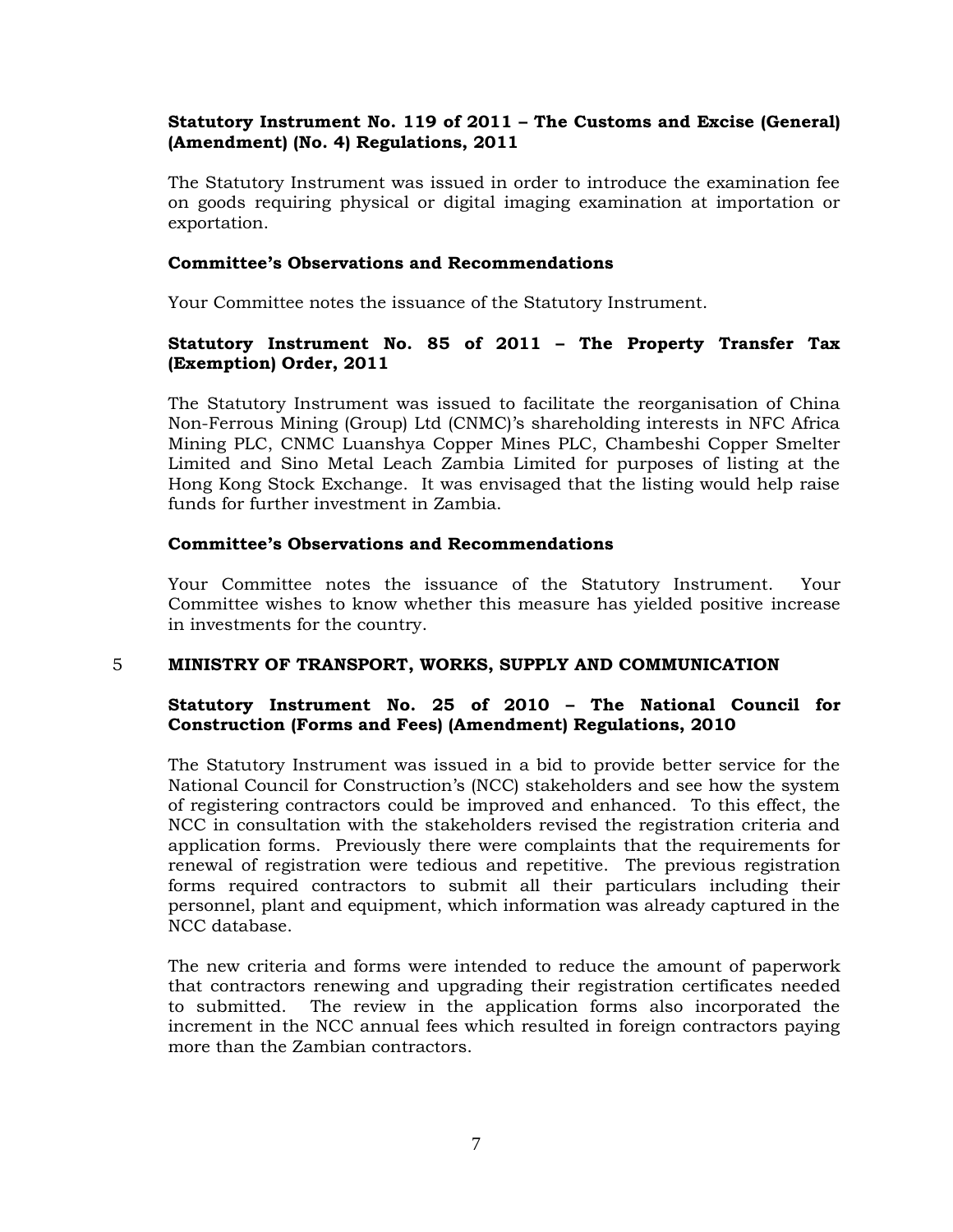Your Committee notes the Statutory Instrument.

## **Statutory Instrument No. 29 of 2010 – The Information and Communication Technologies (National Numbering) Regulations, 2010**

The Statutory Instrument was issued to facilitate the administration of the *Information and Communication Technologies* Act No. 15 of 2009. The National Numbering Plan Regulations prescribed the framework for administering the number resource to ensure efficient use and allocation of numbers in the delivery of information and communication technology services.

#### **Committee's Observations and Recommendations**

Your Committee notes the issuance of the Statutory Instrument.

## **Statutory Instrument No. 55 of 2010 – The Engineering Institution of Zambia Act (Commencement) Order, 2010**

The Statutory Instrument was issued to bring into force the *Engineering Institution of Zambia Act* No. 17 of 2010.

#### **Committee's Observations and Recommendations**

Your Committee notes the issuance of the Commencement Order.

#### 6 **ELECTORAL COMMISSION OF ZAMBIA**

# **Statutory Instrument No. 45 of 2010 – The National Assembly By-Elections (Chifubu Constituency No. 034 and Luena Constituency No. 142) (Election Dates and Times of Poll) Order, 2010**

The Statutory Instrument was issued to provide for the nomination, polling date and time of Parliamentary by-elections in Chifubu and Luena Constituencies for which nominations were held on Thursday  $8<sup>th</sup>$  July, 2010 between 09:00 hrs and 15:00 hrs. The polls were held on Thursday 5th August, 2010 between 06:00 hrs and 18:00 hrs. These followed the death of Mr Benson Bwalya as Member of Parliament for Chifubu Constituency and the resignation of Mr Charles Milupi as Member of Parliament for Luena Constituency.

#### **Committee's Observations and Recommendations**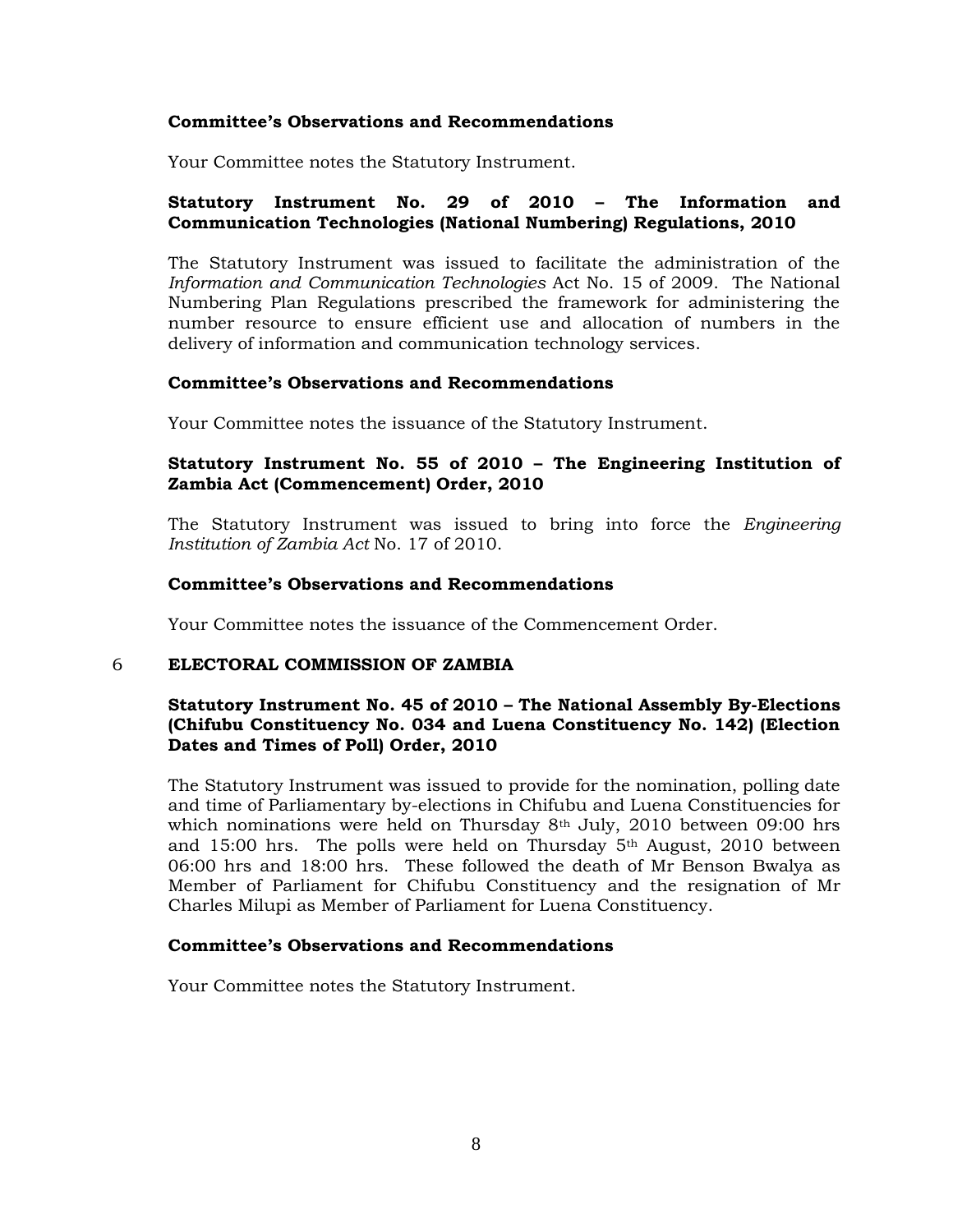# **Statutory Instrument No. 74 of 2010 – The National Assembly By-Elections (Mpulungu Constituency No. 096) (Elections Dates and Times of Poll) (No. 3) Order, 2010**

The Statutory Instrument was issued to provide for the nomination and polling date and time of the Parliamentary by-election in Mpulungu Constituency No. 096 for which nominations were set for Thursday 7th October, 2010 between 09:00 hrs and 15:00 hrs. The polls were set for Thursday 28th October, 2010 between 06:00 hrs and 18:00 hrs. This followed the death of Mr L Chibombamilimo, MP for Mpulungu Constituency.

## **Committee's Observations and Recommendations**

Your Committee notes the issuance of the Statutory Instrument.

# **Statutory Instrument No. 80 of 2010 – The National Assembly By-Election (Chilanga Constituency No. 72) (Election Dates and Times of Poll) (No. 4) Order, 2010**

The Statutory Instrument was issued to provide for the nomination and poll date and times for the Parliamentary by-election in Chilanga Constituency No. 72 for which nominations were set for Monday 7th October, 2010 between 09:00 hrs and 15:00 hrs. The polls were set for Thursday 28th October, 2010. This followed the expulsion of Mr N Magande Member of Parliament for Chilanga from the Movement for Multi Party Democracy.

## **Committee's Observations and Recommendations**

Your Committee notes the Statutory Instrument.

# **Statutory Instrument No. 84 of 2010 – The National Assembly By-Elections (Chilanga Constituency No. 72) (Mpulungu Constituency No. 96) (Election dates and Times of Poll) (No. 5) Order, 2010**

The Statutory Instrument was issued to revoke Statutory Instruments No.s 74 and 80 of 2010 for the nomination and polling dates for Mpulungu Constituency No. 96 and Chilanga Constituency No. 72. The Statutory Instrument was also issued to provide for the nomination dates and times for the two constituencies which were set for Monday  $7<sup>th</sup>$  October, 2010 while the poll dates were set for Saturday 30th October, 2010 between 06:00 hrs and  $18:00$  hrs.

## **Committee's Observations and Recommendations**

Your Committee notes the issuance of the Statutory Instrument.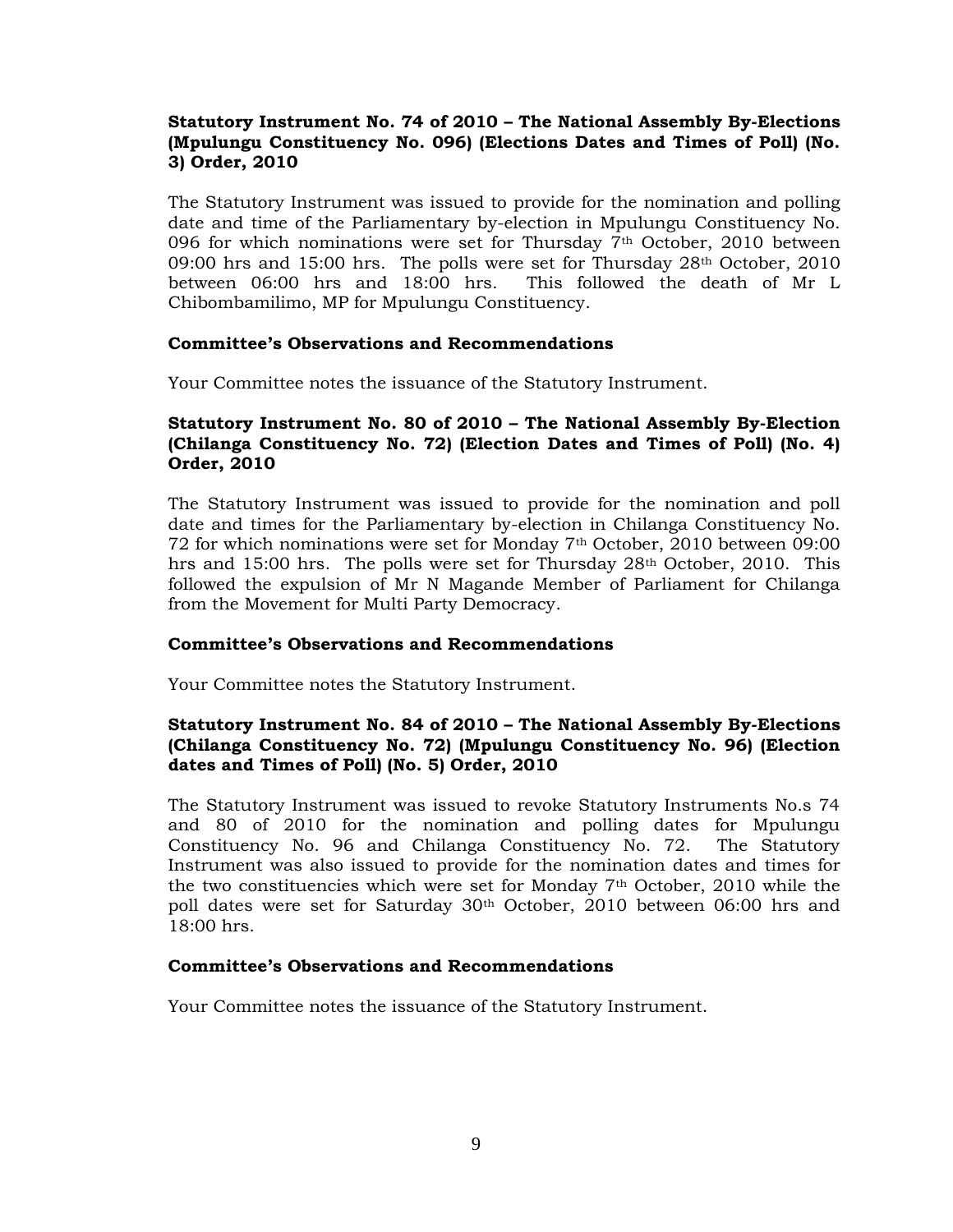# **Statutory Instrument No. 91 of 2010 – The National Assembly By-Elections (Chilanga Constituency No. 072) (Mpulungu Constituency No. 096) (Election Dates and Times) (No. 6) Order, 2010**

The Statutory Instrument was issued to provide for the revision of the nomination dates and times of poll for Mpulungu Constituency No. 096 and Chilanga Constituency No. 072.

## **Committee's Observations and Recommendations**

Your Committee notes the issuance of the Statutory Instrument.

# **Statutory Instrument No. 93 of 2010 – The Electoral (Registration of Voters) (Suspension of Registration Period and Places) Order, 2010**

The Statutory Instrument was issued to back the suspension of continuous voter registration in Mpulungu and Chilanga Constituencies and several wards prior to the by-elections poll date in the respective constituencies and wards.

## **Committee's Observations and Recommendations**

Your Committee notes the Statutory Instrument.

# **Statutory Instrument No. 76 of 2011 – The Electoral (General Elections) (Date of Poll) (Declaration) Order, 2011**

The Statutory Instrument was issued by former Republican President Mr Rupiah Bwezani Banda to declare the date of the General Election as 20th September, 2011.

#### **Committee's Observations and Recommendations**

Your Committee notes the Statutory Instrument.

## **Statutory Instrument No. 77 of 2011 – The Local Government Elections (Election Dates and Times of Poll) Order, 2011**

The Statutory Instrument was issued to publish the date, time and place for Local Government By-Elections of councillors in wards. The instrument also guided on the date of nominations for the elections.

## **Committee's Observations and Recommendations**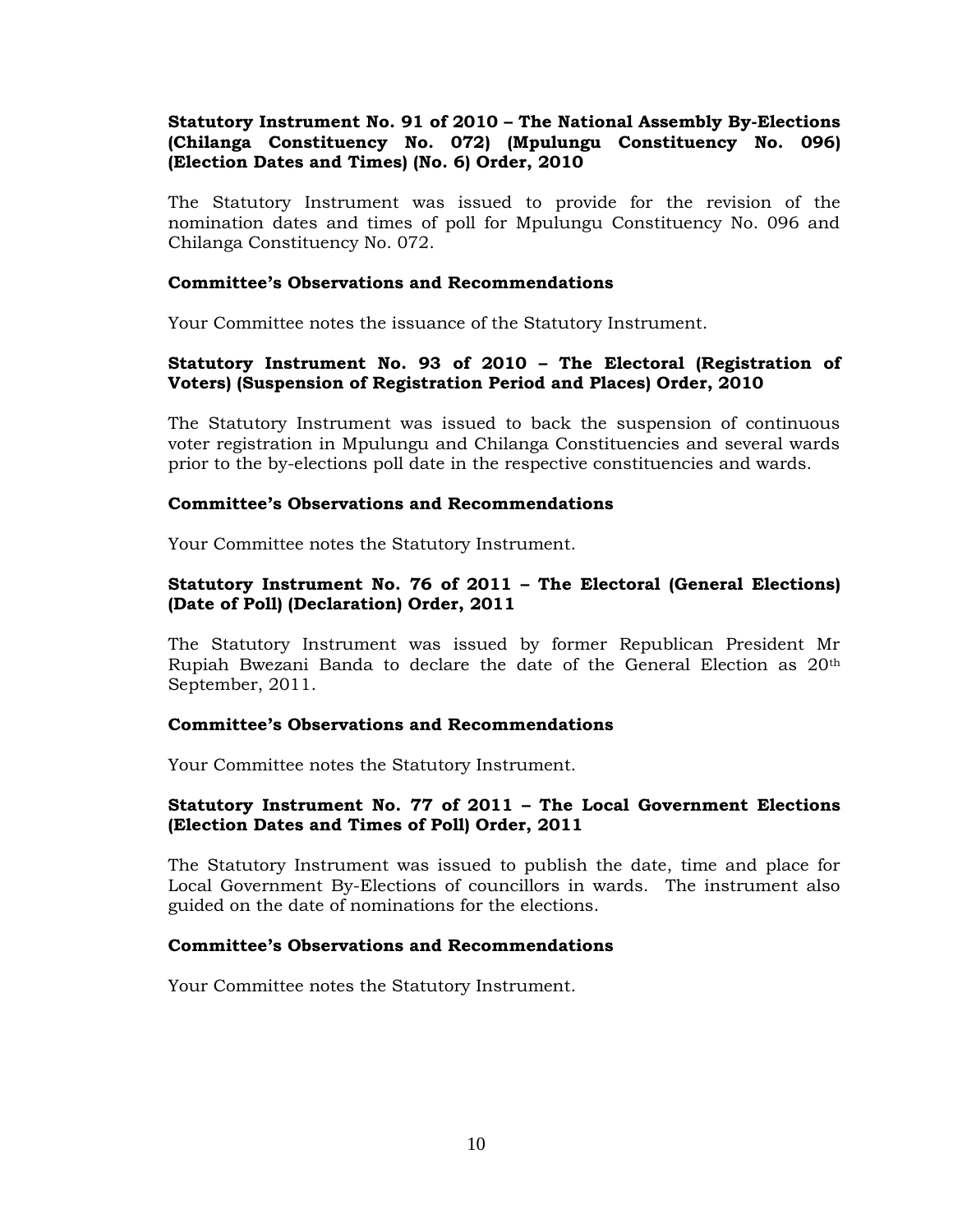# **Statutory Instrument No. 86 of 2011 – The Electoral (Presidential Elections) (Amendment) Regulations, 2011**

The Statutory Instrument was issued to the amend Regulation 7 in the principal regulations to enable returning officers to immediately determine the validity of nominations received during nomination day.

#### **Committee's Observations and Recommendations**

Your Committee notes the Statutory Instrument.

## **Statutory Instrument No. 88 of 2011 – The National Assembly Elections (General Elections) (Election Dates and Times of Poll) Order, 2011**

The Statutory Instrument was issued to provide for the nominations, campaign period, poll day and times for the National Assembly General Elections of 2011.

#### **Committee's Observations and Recommendations**

Your Committee notes the Statutory Instrument.

# **Statutory Instrument No. 89 of 2011 – The Electoral (General) (Amendment) Regulations, 2011**

The Statutory Instrument was issued to amend the Electoral Regulation so as to:

- a) enable a returning officer to determine the validity of a nomination for election immediately after it is lodged;
- b) enable a returning officer to assist a voter with a physical disability who is on a voting queue to cast that voter's vote promptly;
- c) enable assistant presiding officers to assist in the counting of ballot papers; and
- d) allow election agents, monitors or polling agents to counter sign election results announced or declared by returning officers.

#### **Committee's Observations and Recommendations**

Your Committee notes the Statutory Instrument.

## **Statutory Instrument No. 90 of 2011 – The Local Government Elections (Amendment) Regulations, 2011**

The Statutory Instrument was issued to amend the Local Government Elections Regulations so as to: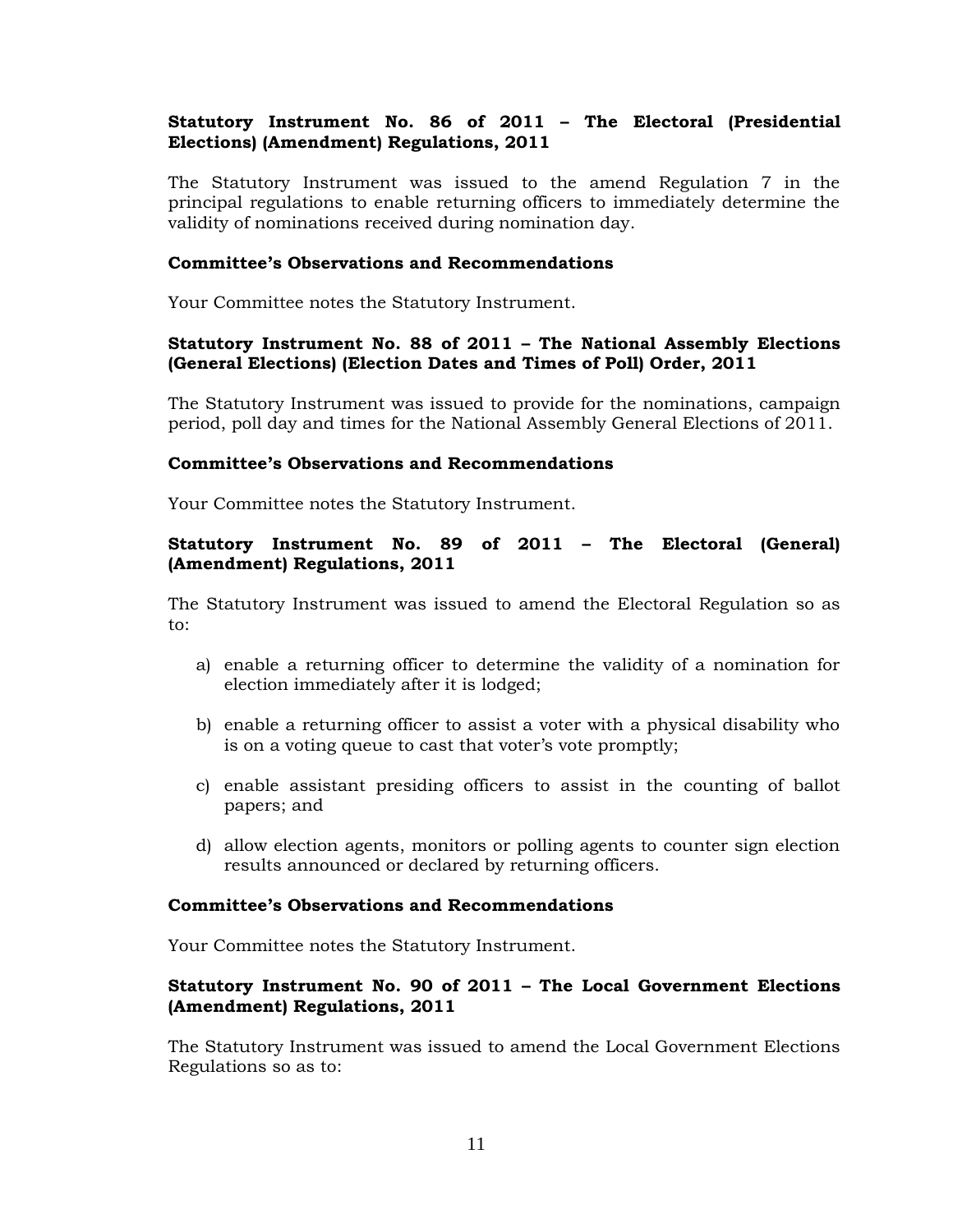- a) enable a returning officer to determine the validity of each nomination paper for a ward election;
- b) enable returning officers to assist voters with physical disabilities to vote promptly;
- c) empower a country assistant to assist in country ballot papers where a polling station has more than one voting stream; and
- d) empower election agents, polling agents and monitors, if present, to counter sign declared election results.

Your Committee notes the Statutory Instrument.

## **Statutory Instrument No. 92 of 2010 – The Local Government By-Elections (Election Dates and Times of Poll) (No. 5) Order, 2010**

The Statutory Instrument was issued to publish the date, time and place for Local Government By-Elections of Councillors in wards and also to set the date of nominations for elections in accordance with Section 12 of the *Local Government Elections Act*, Cap 282 of the Laws of Zambia.

#### **Committee's Observations and Recommendations**

Your Committee notes the issuance of the Statutory Instrument.

## **Statutory Instrument No. 12 of 2011 – The Local Government By-Elections (Election Dates and Times of Poll) Order, 2011**

The Statutory Instrument was issued to set the date, time and places for Local Government by-elections of councillors in seven (7) wards in Copperbelt, Luapula, Northern and Southern Provinces. The instrument also set the date for nominations of candidates for the elections.

## **Committee's Observations and Recommendations**

Your Committee notes the Statutory Instrument.

## 7 **MINISTRY OF LOCAL GOVERNMENT AND HOUSING**

## **Statutory Instrument No. 3 of 2010 – The Local Government (Re-Appointment of Local Government Administrator) (Milenge District Council) Order, 2010**

The Statutory Instrument was issued in respect of the re-appointment of the Local Government Administrator for Milenge District Council in accordance with Section 89 of the *Local Government Act*, Cap 281 of the Laws of Zambia.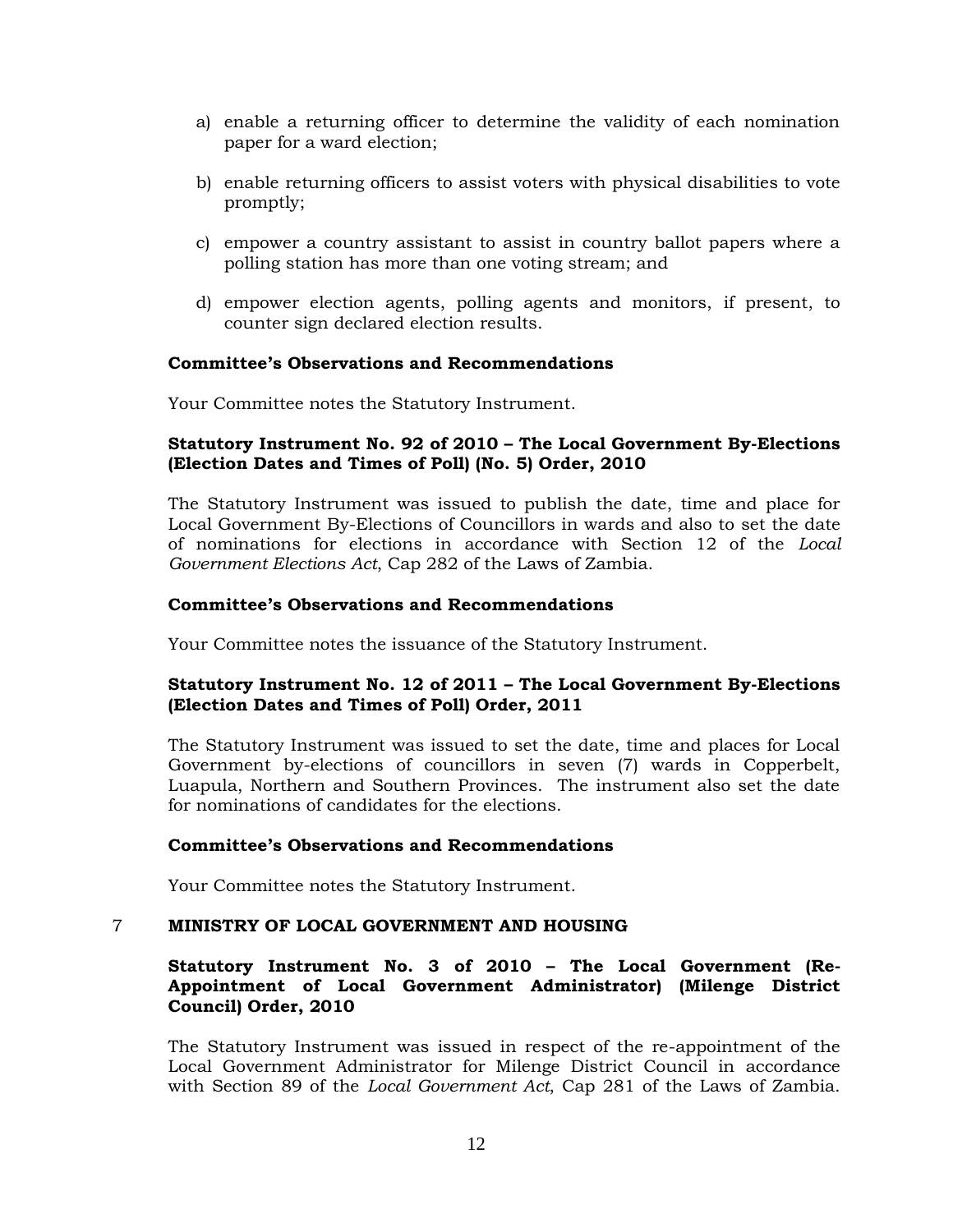The Administrator was re-appointed from the date of publication of the Order for a period of ninety (90) days.

## **Committee's Observations and Recommendations**

Your Committee notes the Statutory Instrument.

# **Statutory Instrument No. 105 of 2010 – The Provincial and District Boundaries (Division) (Amendment) Order, 2010**

The Statutory Instrument was issued in respect of the establishment of Ikelenge District in the North-Western Province by His Excellency the President of the Republic of Zambia.

## **Committee's Observations and Recommendations**

Your Committee notes the Statutory Instrument.

## **Statutory Instrument No. 8 of 2011 – The Local Government (Appointment of Local Government Administrator) (Livingstone City Council) (Revocation) Order, 2011**

The Statutory Instrument was issued in respect of the revocation of the appointment the Local Government Administrator for Livingstone City Council. The Administrator ceased to be administrator from the date of publication of the order. Further, the order provided for the reinstatement of the suspended Councillors from the date of publication.

## **Committee's Observations and Recommendations**

Your Committee notes the issuance of the Statutory Instrument.

# **Statutory Instrument No. 9 of 2011 – The Local Government (Establishment of Council) Order, 2011**

The Statutory Instrument was issued in respect of the establishment of Ikelenge District Council.

## **Committee's Observations and Recommendations**

Your Committee notes the issuance of the Statutory Instrument.

## **Statutory Instrument No. 11 of 2011 – The Local Government (Appointment of Local Government Administrator) (Lusaka City Council) Order, 2011**

The Statutory Instrument was issued in respect of the appointment of a Local Government Administrator for a period of ninety (90) days for Lusaka City Council following the suspension of Councillors.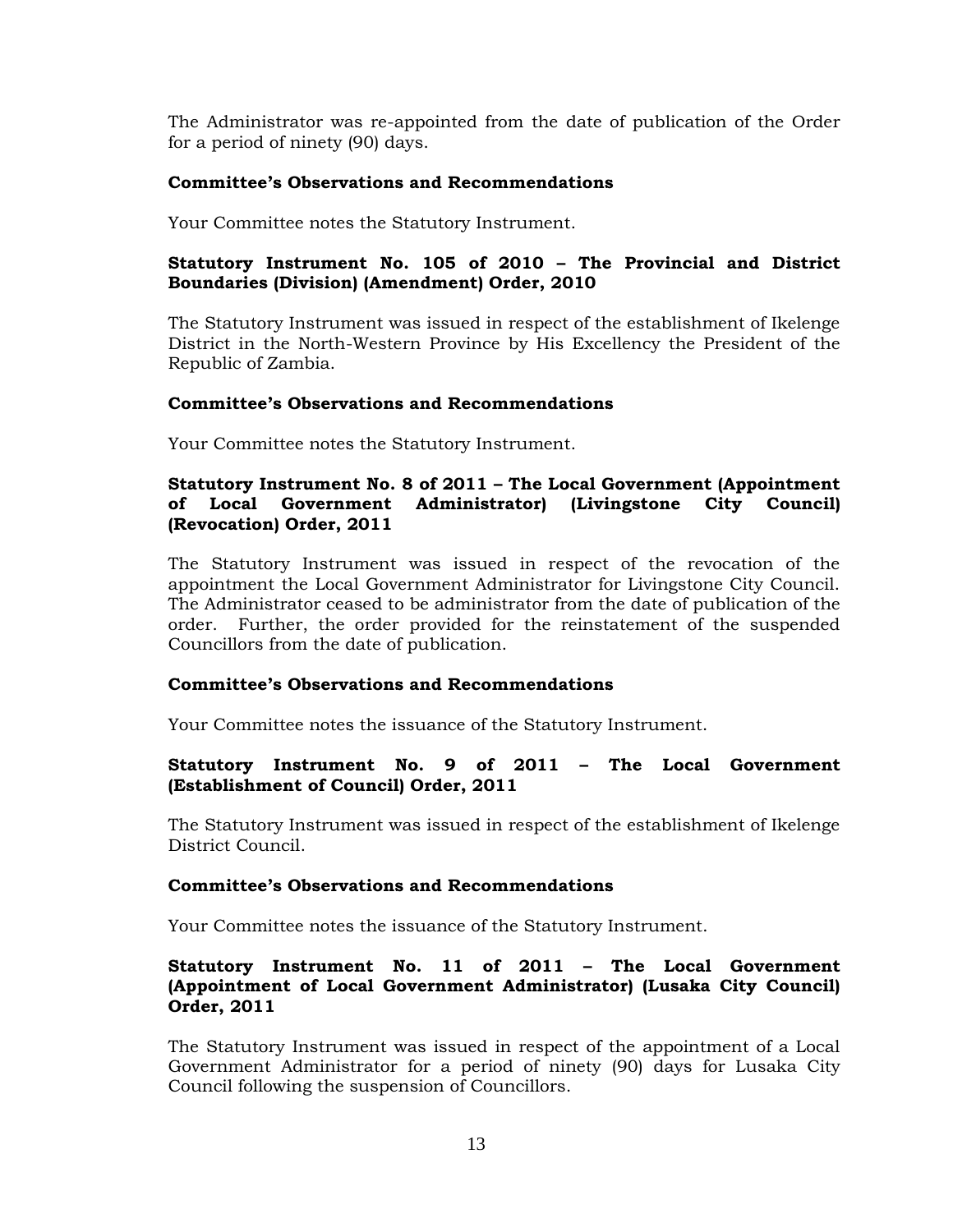Your Committee notes the Statutory Instrument.

## **Statutory Instrument No. 37 of 2011 – The Local Government (Re-Appointment of Local Government Administrator) (Lusaka City Council) Order, 2011**

The Statutory Instrument was issued to re-appoint the Local Government Administrator for Lusaka City Council for a further period of ninety (90) days from the date of expiration of his appointment.

#### **Committee's Observations and Recommendations**

Your Committee notes the Statutory Instrument.

## **Statutory Instrument No. 42 of 2011 – The Provincial and District Boundaries (Division) (Amendment) Order, 2011**

The Statutory Instrument was issued in respect of the establishment of Mafinga District in the Northern Province of Zambia by His Excellency the President of the Republic of Zambia.

#### **Committee's Observations and Recommendations**

Your Committee notes the Statutory Instrument.

## **Statutory Instrument No. 91 of 2011 – The Statutory Housing Area (Kamwala South) (Declaration) Order, 2011**

The Statutory Instrument was issued in respect of the declaration of the Statutory Housing Area covering an area of land in extent of 267 hectares more or less being Stand No. 917 within the City of Lusaka Planning Authority.

#### **Committee's Observations and Recommendations**

Your Committee notes the issuance of the Statutory Instrument.

## **Statutory Instrument No. 92 of 2011 – The Statutory Housing Area (Kamwala South) (Declaration) Order, 2011**

The Statutory Instrument was issued in respect of the declaration of the Statutory Housing area covering an area of land in extent of 262 hectares more or less being Stand No. 1080 within the City of Lusaka Planning Authority.

#### **Committee's Observations and Recommendations**

Your Committee notes the issuance of the Statutory Instrument.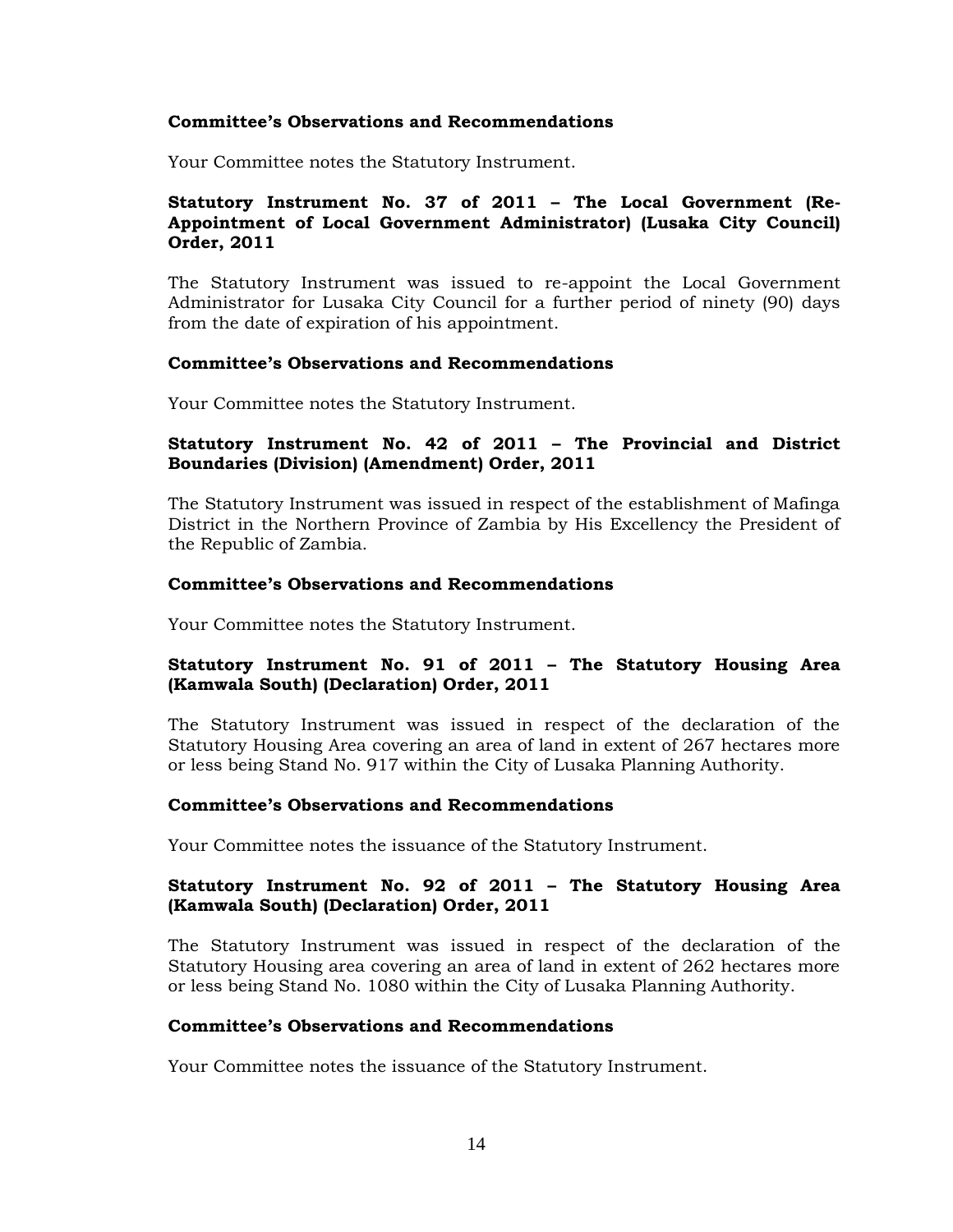# **Statutory Instrument No. 93 of 2011 – The Improvement Area (New Ipusukilo) (Declaration) Order, 2011**

The Statutory Instrument was issued in respect of the declaration of the Statutory Housing Area covering an area of land in extent of 148.0077 hectares more or less being Stand No. 8740 within the City of Kitwe Planning Authority.

#### **Committee's Observations and Recommendations**

Your Committee notes the issuance of the Statutory Instrument.

## **Statutory Instrument No. 94 of 2011 – The Statutory Housing Area (Chelstone) (Declaration) Order, 2011**

The Statutory Instrument was issued in respect of the declaration of the Statutory Housing Area covering an area of land in extent of 88.0171 hectares more or less being Stand No. 37520 within the City of Lusaka Planning Authority.

## **Committee's Observations and Recommendations**

Your Committee notes the issuance of the Statutory Instrument.

## **Statutory Instrument No. 95 of 2011 – The Improvement Area (Chibolya) (Declaration) Order, 2011**

The Statutory Instrument was issued in respect of the declaration of the Statutory Housing Area covering an area of land in extent of 46.0155 hectares more or less being Stand No. 20467 within the City of Lusaka Planning Authority.

## **Committee's Observations and Recommendations**

Your Committee notes the issuance of the Statutory Instrument.

## **Statutory Instrument No. 96 of 2011 – The Liquor Licensing (Permitted Hours) Regulations, 2011**

The Statutory Instrument was issued to regulate the trading hours in respect of the supply and sale of intoxicating liquor in accordance with section fifty three of the *Liquor Licensing* Act of 2011.

## **Committee's Observations and Recommendations**

Your Committee notes the issuance of the Statutory Instrument and its good intentions. Your Committee however, notes that these regulations are grossly violated and the local authorities seem incapable to enforce these regulations.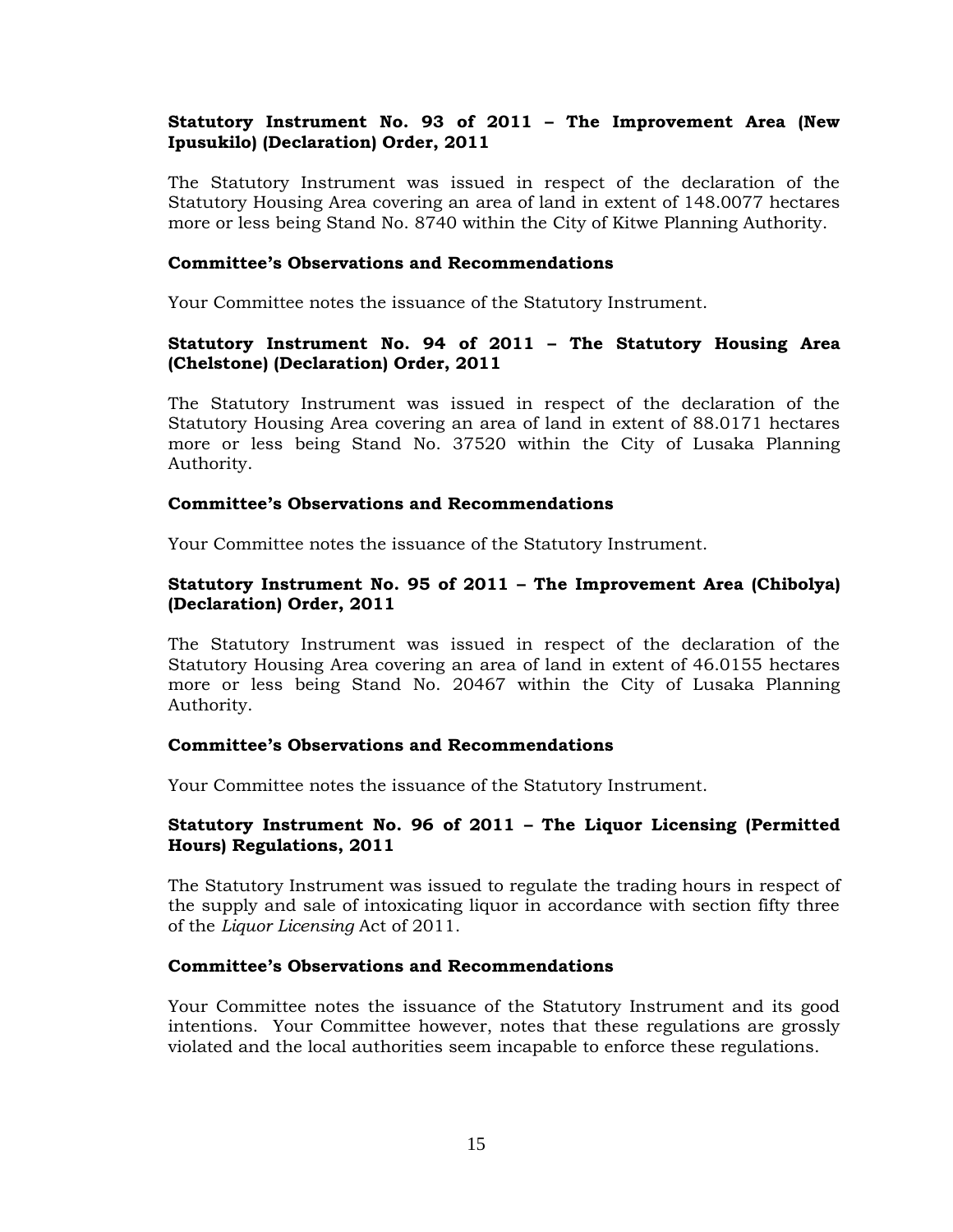## 8 **MINISTRY OF LANDS, NATURAL RESOURCES AND ENVIRONMENTAL PROTECTION**

# **Statutory Instrument No. 55 of 2011 – The Environmental Management (Appointed Date) Order, 2011**

The Statutory Instrument was issued in accordance with the powers contained in paragraph 5 of the Second Schedule to the *Environmental Management Act* by the Minister of Tourism, Environment and Natural Resources in order to operationlise the Environmental Management Act No. 12 of 2011.

## **Committee's Observations and Recommendations**

Your Committee notes the Statutory Instrument.

## **Statutory Instrument No. 41 of 2011 – The Lands (Ground Rent, Fees and Charges) (Amendment) Regulations, 2011**

The Statutory Instrument was issued to allow the Government to charge higher fees, in exceptional cases, to non-Zambians to whom the Government has alienated land.

#### **Committee's Observations and Recommendations**

Your Committee notes the issuance of the Statutory Instrument.

## **Statutory Instrument No. 44 of 2011 – The National Park No. 20 Lusaka (Declaration) Order, 2011**

The Statutory Instrument was issued to create Lusaka National Park. This move was taken in order to create a park within a short distance from Lusaka to allow residents access to wildlife for purposes of encouraging local tourism and to also save the declared area from illegal encroachment and adverse activities like illegal charcoal burning, agricultural cultivation, mining, quarrying of sand and stones which degraded the forest area.

## **Committee's Observations and Recommendations**

Your Committee notes the issuance of the Statutory Instrument.

## **Statutory Instrument No. 20 of 2011 – The National Forest No. 28: Lusaka North (Ceasation) Order, 2011**

The Statutory Instrument was issued in order to demarcate the National Forest No. 28 into plots and allocate them to; displaced residents of Ng'ombe Compound totalling 701; Forestry Department; Ministry of Youth and Sport; Football Association of Zambia; and Confederation of African Football.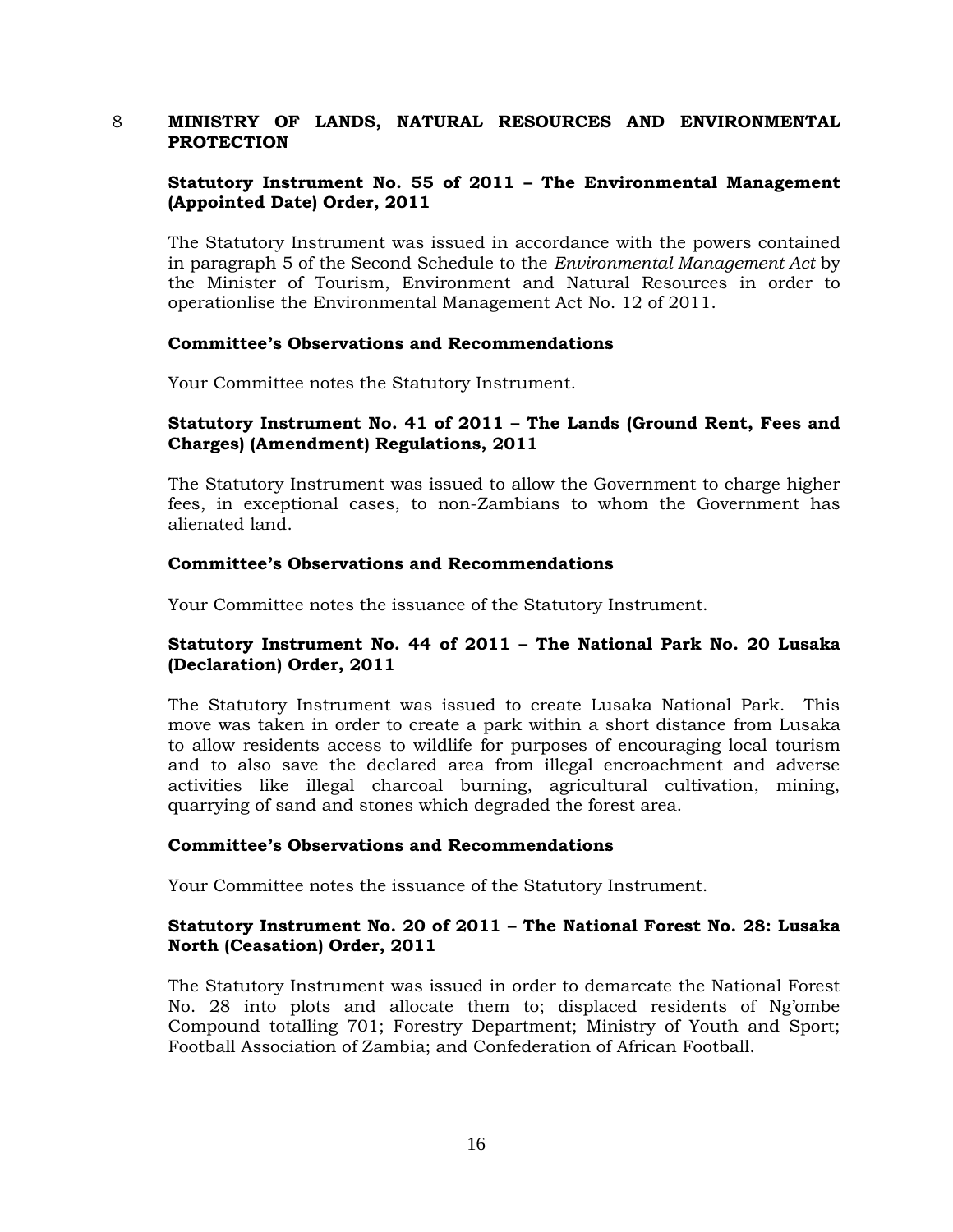Your Committee notes the Statutory Instrument.

#### 9 **MINISTRY OF HOME AFFAIRS**

## **Statutory Instrument No. 2 of 2010 – The Immigration and Deportation (Amendment) Regulations, 2010**

The Statutory Instrument was issued to regulate the various activities that are carried out by the Immigration Department such as issuance of permits, notices and warrants in a prescribed manner and to ensure the full implementation of the new *Immigration and Deportation Act* No. 18 of 2010

#### **Committee's Observations and Recommendations**

Your Committee notes the Statutory Instrument.

## 10 **MINISTRY OF INFORMATION, BROADCASTING AND LABOUR**

## **Statutory Instrument No. 98 of 2010 – The National Pension Scheme (Pensionable Earnings) Regulations, 2010**

The Statutory Instrument was issued to adjust the levels of pensionable earnings by an index based on national average earnings. The national average earnings were determined annually by the National Pensions and Scheme Authority (NAPSA) by applying statistics and data compiled by the Central Statistical Office.

#### **Committee's Observations and Recommendations**

Your Committee notes the Statutory Instrument.

## **Statutory Instruments No.s 1, 2, and 3 of 2011 – Revision of Minimum Wages and Conditions of Employment**

Your Committee requested the Ministry of Labour, Youth and Sport to appear before it to shed more light on the three Statutory Instruments.

In his submission, the Permanent Secretary, Ministry of Labour, Youth and Sport submitted that the *Minimum Wages and Conditions of Employment Act*, Cap 276 of the Laws of Zambia grants powers to the Minister of Labour to issue Statutory Instruments that stipulate minimum wages to protect against erosion of decent wages and conditions of employment for vulnerable workers such as those with no union representation, not in management positions and those not on contracts. This is because this category of workers is at risk of being exploited by employers.

In 2011, under Statutory Instruments No. 1 and 2 (General Order and Shop Workers, respectively), the Minimum Wages and Conditions of Employment for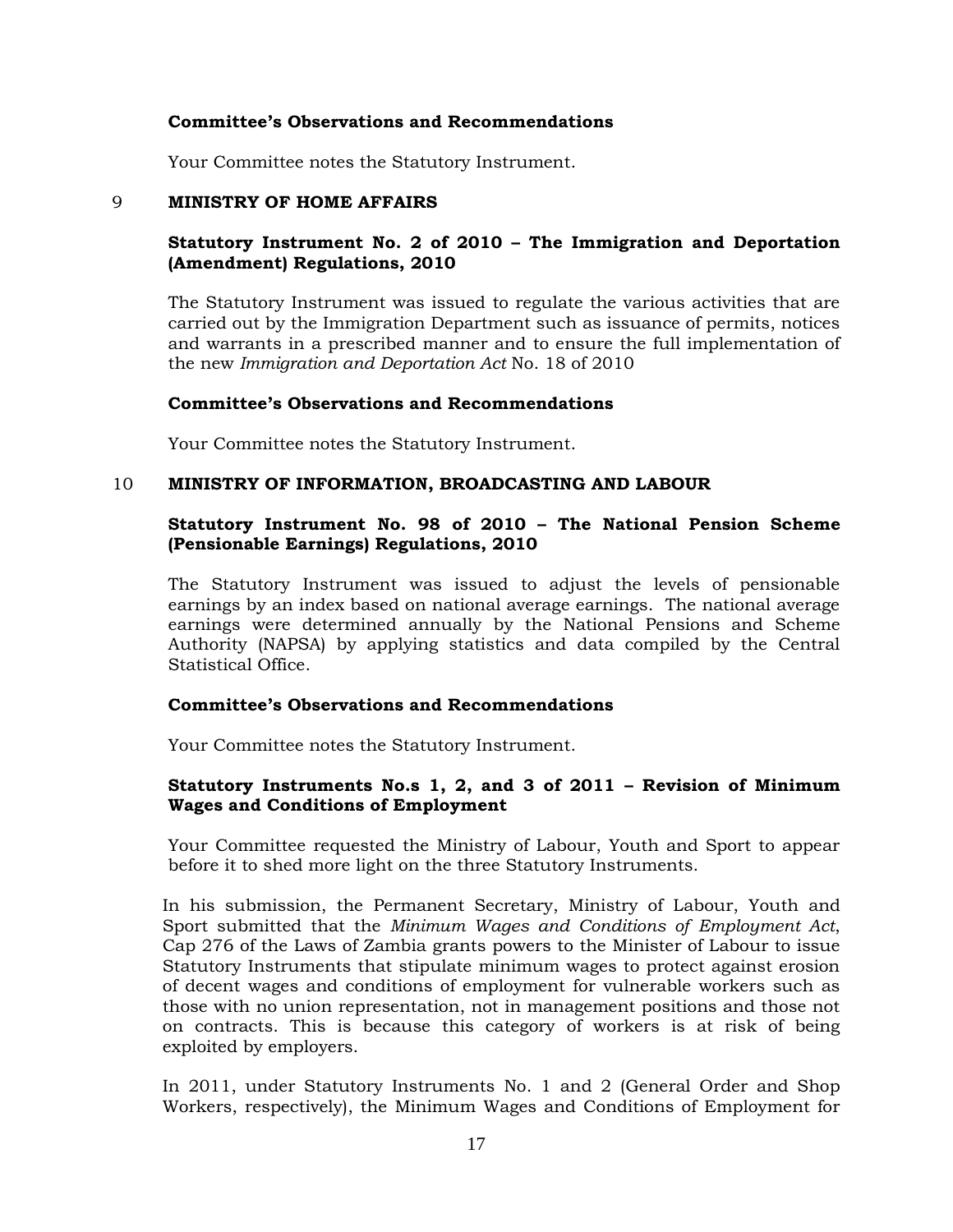General Workers and Shop Workers were revised upwards to the current levels. In addition, a Statutory Instrument No. 3 of 2011 was issued to protect domestic workers.

## **Revision of the current minimum wages**

Considering the current minimum wages of K419,000 (General Order and Shop Workers) and K250,000 (Domestic Workers) in comparison to the cost of living, His Excellency the Republican President directed that these figures be reviewed to enable the concerned workers earn more decent incomes.

Following the directive, the Ministry of Labour, Youth and Sport initiated the process of reviewing the statutory instruments. A Tripartite Consultative Labour Council (TCLC) meeting was convened on 21st December 2011 at which, among other things, the review of minimum wages was discussed. However, before the Minister of Labour could announce the new Minimum Wages and Conditions of Employment, Cabinet needed to be informed about the details of the revised statutory instruments. In this regard, a Cabinet Memorandum was prepared and submitted to Cabinet Office. The Ministry had been informed that Cabinet Office had processed the matter and that it would soon come up for discussion before Cabinet.

## **Committee's Observations and Recommendations**

Your Committee notes the submission and hopes that the process to revise the minimum wage and improvement of conditions of service for workers in the country will be expedited.

## 11 **MINISTRY OF MINES, ENERGY AND WATER DEVELOPMENT**

# **Statutory Instrument No. 100 of 2010 – The Mines and Minerals Development (Mining Rights and Non-Mining Rights) Order, 2010**

The Statutory Instrument was issued to extend the compliance period for holders of mining and non-mining licences from  $1<sup>st</sup>$  October, 2010 to 30<sup>th</sup> September, 2011. This was due to the low compliance levels especially among holders of small mining licences.

## **Committee's Observations and Recommendations**

Your Committee notes the issuance of the Statutory Instrument.

## **Statutory Instrument No. 82 of 2011 – The Water Board (Charges and Fees) (Amendment) Regulations, 2011**

The Statutory Instrument was issued for the purpose of excluding hydropower companies from paying water charges on a volumetric basis as was provided for under Statutory Instrument No. 20 of 1993.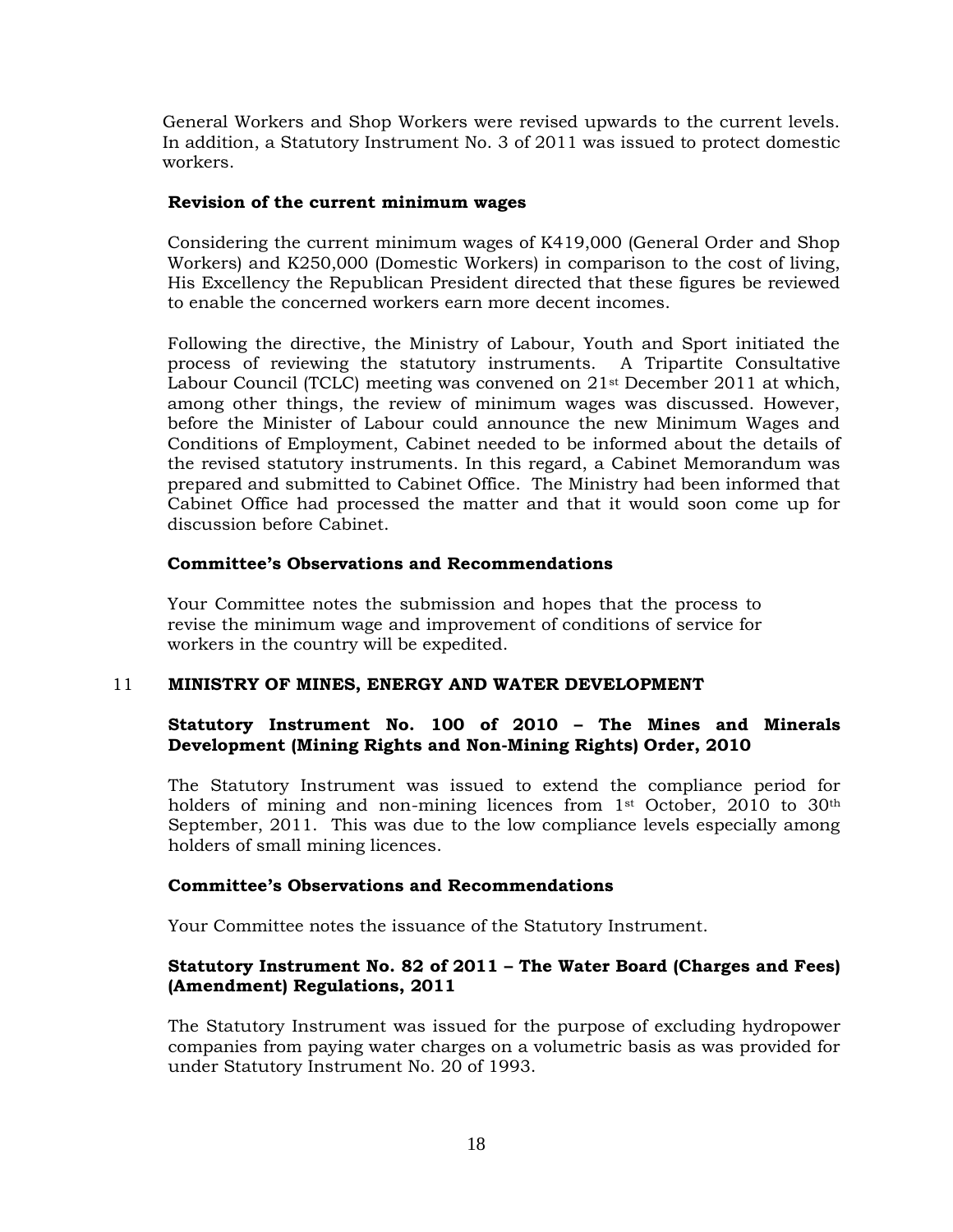Your Committee notes the Statutory Instrument.

## **Statutory Instrument No. 83 of 2011 – The Water Board (Generation of Hydropower) (Amendment) Regulations, 2011**

The Statutory Instrument was issued to provide a mechanism through which hydropower companies are charged for the amount of energy they generate using water. The system of charging for the energy they use rather than the amount of water they use is common practice worldwide.

#### **Committee's Observations and Recommendations**

Your Committee notes the issuance of the Statutory Instrument.

## **Statutory Instrument No. 57 of 2011 – The Petroleum (Exploration and Production) (National Petroleum Company) Regulations, 2011**

The Statutory Instrument was issued in order to enable the Minister responsible for Mines to execute functions relating to the National Petroleum Company.

## **Committee's Observations and Recommendations**

Your Committee notes the Statutory Instrument.

#### 12 **MINISTRY OF COMMUNITY DEVELOPMENT, MOTHER AND CHILD HEALTH**

## **Statutory Instrument No. 10 of 2011 – The Non-Governmental Organisations' Act (Commencement) Order, 2011**

The Statutory Instrument was issued to bring into force the *Non-Governmental Organisations' Act* No. 16 of 2009.

#### **Committee's Observations and Recommendations**

Your Committee notes the Statutory Instrument.

#### 13 **MINISTRY OF JUSTICE**

## **Statutory Instrument No. 75 of 2011 – Proclamation No. 1 of 2011, The Constitution of Zambia, Dissolution of Parliament**

The Statutory Instrument was issued to dissolve Parliament and facilitate the holding of General Elections in 2011.

## **Committee's Observations and Recommendations**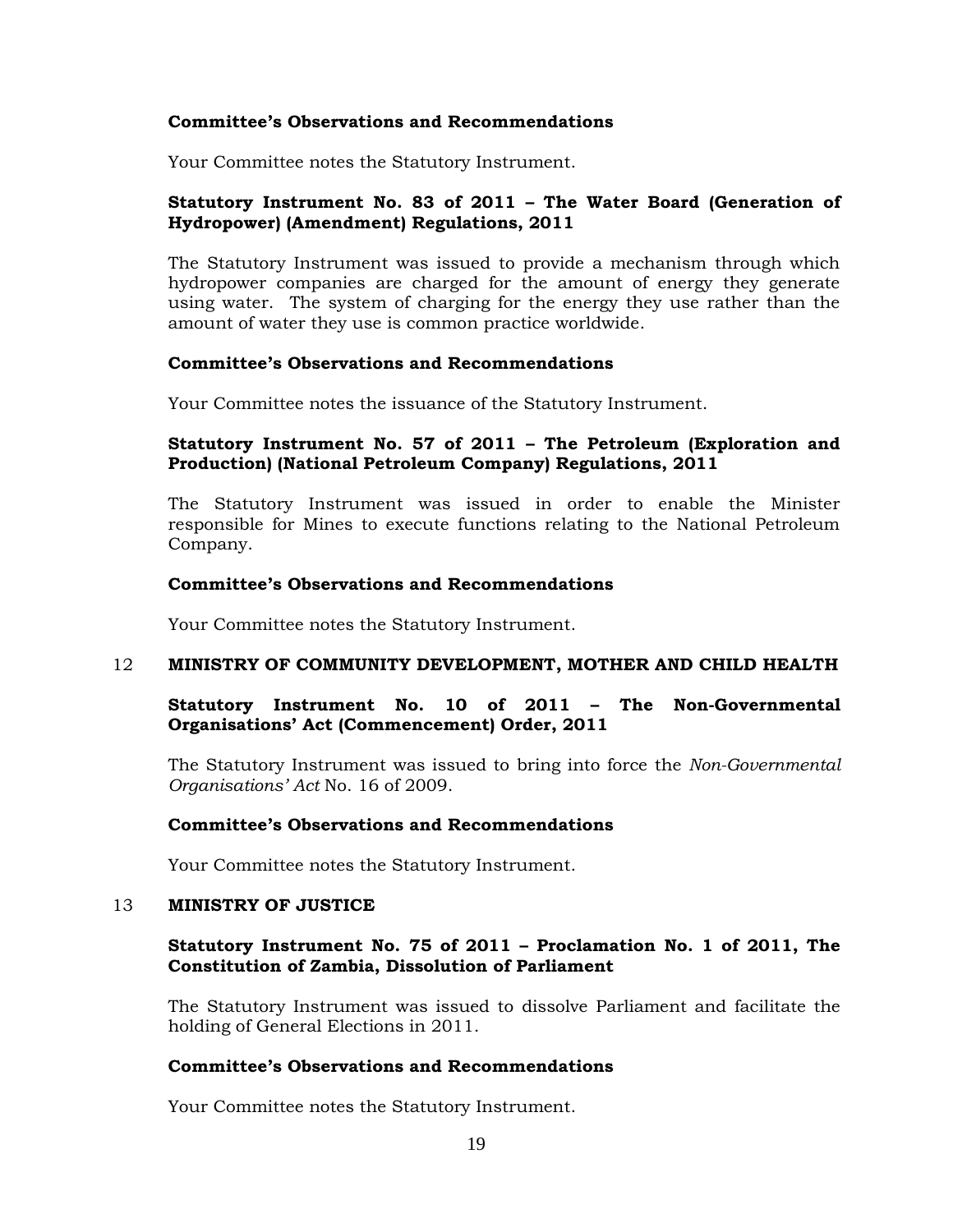# **Statutory Instrument No. 107 of 2011 – Proclamation No. 2 of 2011, The Constitution of Zambia, First Session of the Eleventh Parliament**

The Statutory Instrument was issued by the President of the Republic of Zambia, His Excellency Mr Michael Chilufya Sata to summon the new Parliament after the General Elections of 2011.

## **Committee's Observations and Recommendations**

Your Committee notes the Statutory Instrument.

#### 14 **MINISTRY OF COMMERCE, TRADE AND INDUSTRY**

## **Statutory Instrument No. 49 of 2010 – The Zambia Development Agency (Sub-Sahara Gemstone Exchange Industrial Park) (Declaration) Order, 2010**

The Sub Sahara Gemstone Exchange Industrial Park was declared an Industrial Park by the Zambia Development Agency Act, in May 2010, through Statutory Instrument No.49 of 2010. The Industrial Park is being developed and managed by a wholly Zambian owned company, Phoenix Materials Limited.

Your Committee requested the Ministry of Commerce, Trade and Industry to provide clarity on the following:

- i. Progress that had been made on works at the Sub-Sahara Gemstone Exchange such as power installation, roads, residential and other developments since the Committee's tour in 2011 and;
- ii. What sanctions, if any have been meted on the previous investor who vandalized the infrastructure at the Sub-Sahara Gemstone Exchange.

The Permanent Secretary, Ministry of Commerce, Trade and Industry submitted as set out hereunder.

#### i. **Progress made at the Sub-Saharan Gemstone Exchange**

Since the last visit by the Committee, the Ministry, through the Zambia Development Agency undertook two visits on the Sub-Sahara Gemstone Exchange Industrial Park. On both occasions, nothing tangible was evidenced in terms of developments. It was evident that the developer was facing some challenges in the marketing of the Park in view of the limited infrastructure developed. Only two enterprises were currently operating in the Park.

In this regard, the Developer was requested to address the infrastructure challenges and should consider inviting the Zambia Development Agency (ZDA) to acquire space to set up incubation facilities for Micro, Small and Medium Enterprises.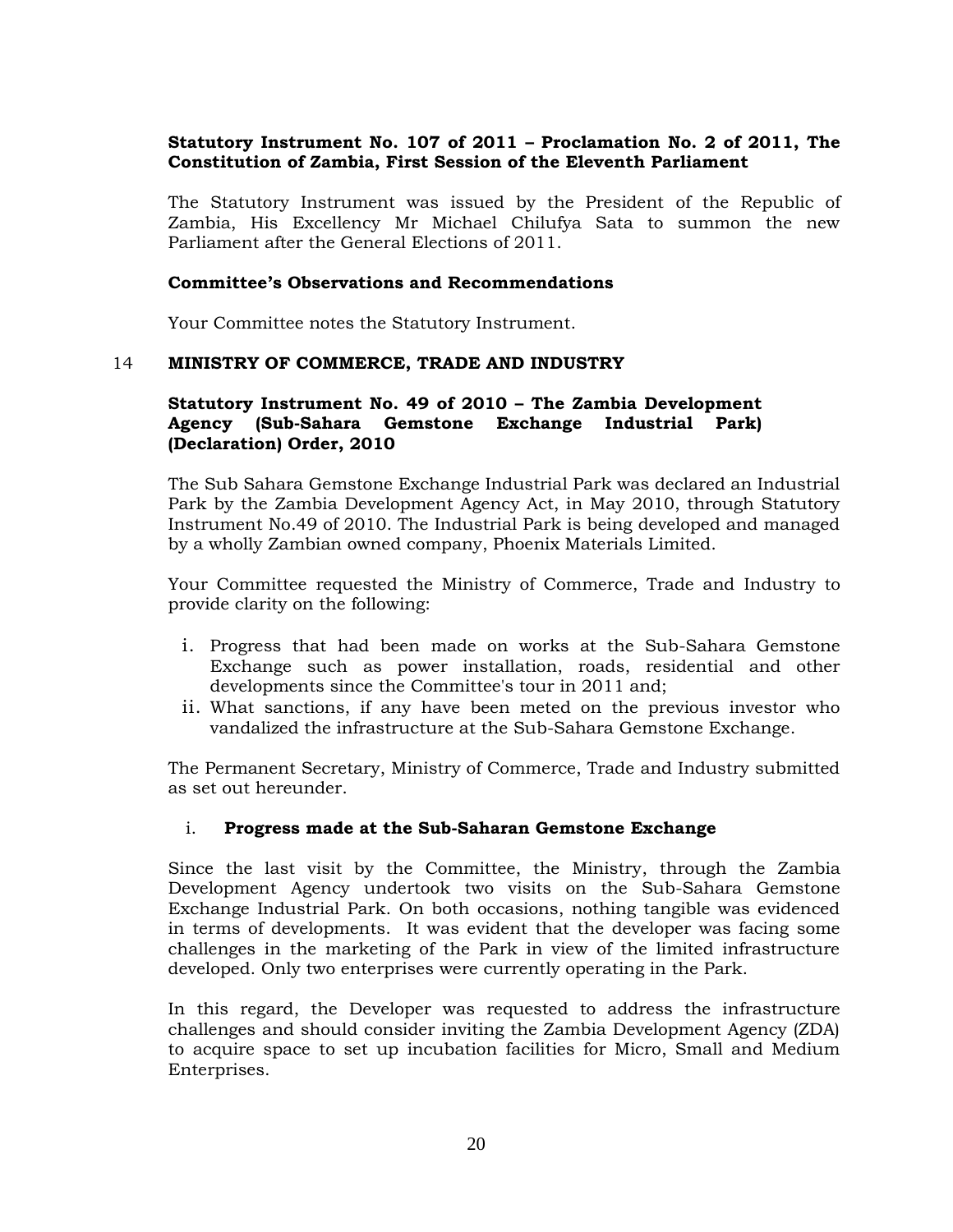# ii. **What sanctions, if any have been meted on the previous investor who vandalized the infrastructure at the Sub-Sahara Gemstone Exchange**

According to information made available to the Ministry by the developer, no investor under the Sub-Sahara Gemstone Exchange Industrial Park vandalized infrastructure. The infrastructure was acquired from the liquidator in a dilapidated state. No sanctions have been meted on the previous owners of the premises.

## **Committee's Observations and Recommendations**

Your Committee notes the submission and urges the Ministry of Commerce, Trade and Industry to ensure that investors in the Industrial Park implement their investment obligations.

# **Statutory Instrument No. 68 of 2011 – The Registration of Business Names (Amendment) Regulations, 2011**

The Statutory Instrument was issued to prescribe the procedure, forms and fees payable in relation to registration of business names and matters incidental thereto.

## **Committee's Observations and Recommendations**

Your Committee notes the Statutory Instrument. Your Committee however notes that the title of the Statutory Instrument has typographical errors on the words "business" and "amendments".

## 15 **MINISTRY OF AGRICULTURE AND LIVESTOCK**

## **Statutory Instrument No. 18 of 2011 – The Veterinary and Veterinary Para-Professions Act (Commencement) Order, 2011**

The Statutory Instrument was issued to bring into force the *Veterinary and Veterinary Para-Professions Act* No. 45 of 2010.

## **Committee's Observations and Recommendations**

Your Committee notes the issuance of the Statutory Instrument.

# **Statutory Instrument No. 19 of 2011 – The Dairy Industry Development Act (Commencement) Order, 2011**

The Statutory Instrument was issued to bring into force to the *Dairy Industry Development Act* No. 19 of 2011.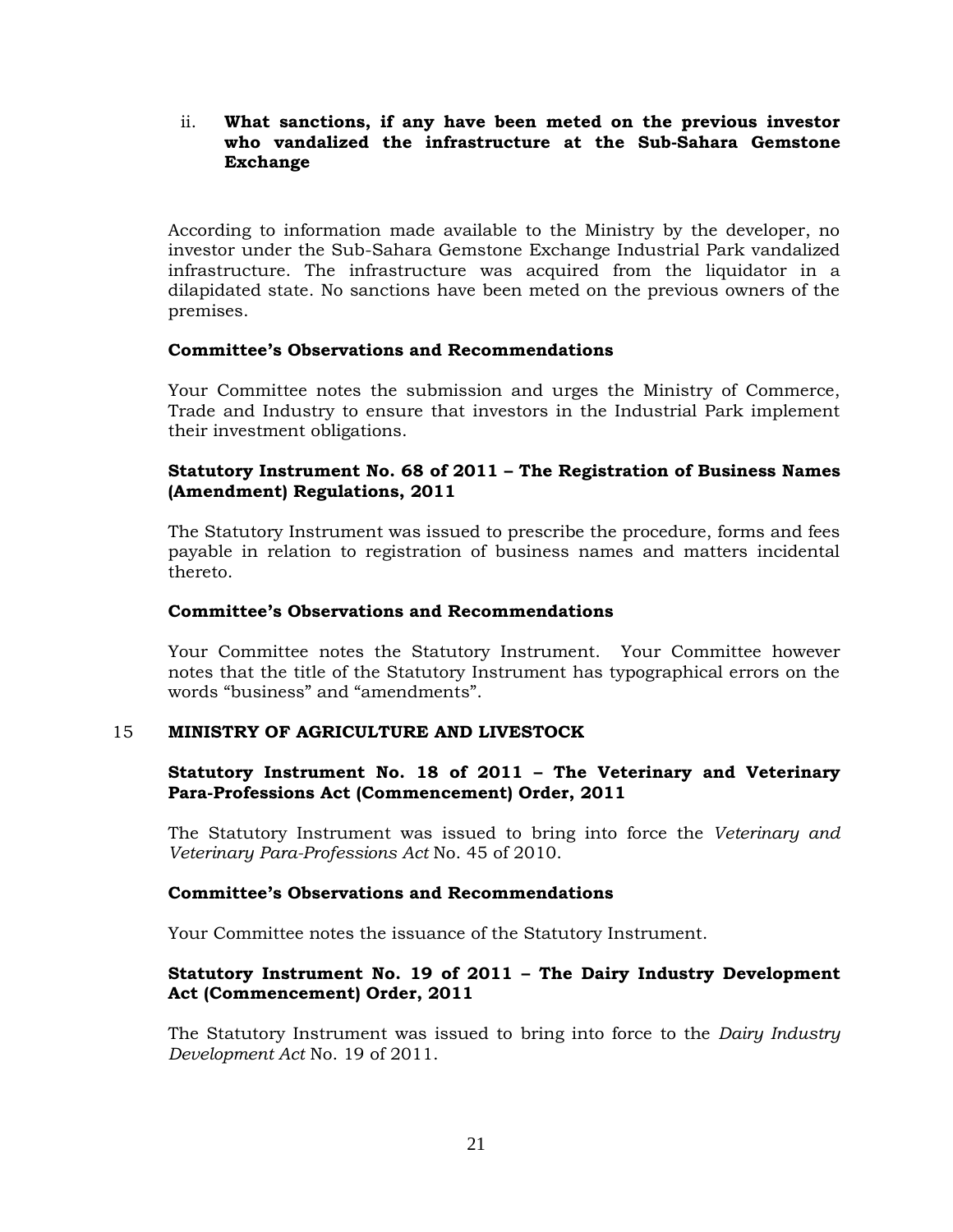Your Committee notes the Statutory Instrument.

## 16 **MINISTRY OF EDUCATION, SCIENCE, VOCATIONAL TRAINING AND EARLY EDUCATION**

# **Statutory Instrument No. 97 of 2010 – The Education (District Education Board) (Establishment) Order, 2010**

The Statutory Instrument was issued to establish Ikelenge District Education Board in North-Western Province.

#### **Committee's Observations and Recommendations**

Your Committee notes the Statutory Instrument.

## **Statutory Instrument No. 39 of 2011 – The Education (District Education Board) (Establishment) Order, 2011**

The Statutory Instrument was issued to establish Mafinga District Education Board in Muchinga Province.

## **Committee's Observations and Recommendations**

Your Committee notes the issuance of the Statutory Instrument.

## **Statutory Instrument No. 38 of 2011 – The Education (High School Boards) (Establishment) Order, 2011**

The Statutory Instrument was issued to establish high school boards in Central, Copperbelt, Luapula, North-Western, Western and Southern Provinces.

#### **Committee's Observations and Recommendations**

Your Committee notes the issuance of the Statutory Instrument.

## **Statutory Instrument No. 14 of 2011 – The Education (Secondary Schools) Order, 2011**

The Statutory Instrument was issued to establish five (5) secondary schools in Northern Province.

#### **Committee's Observations and Recommendations**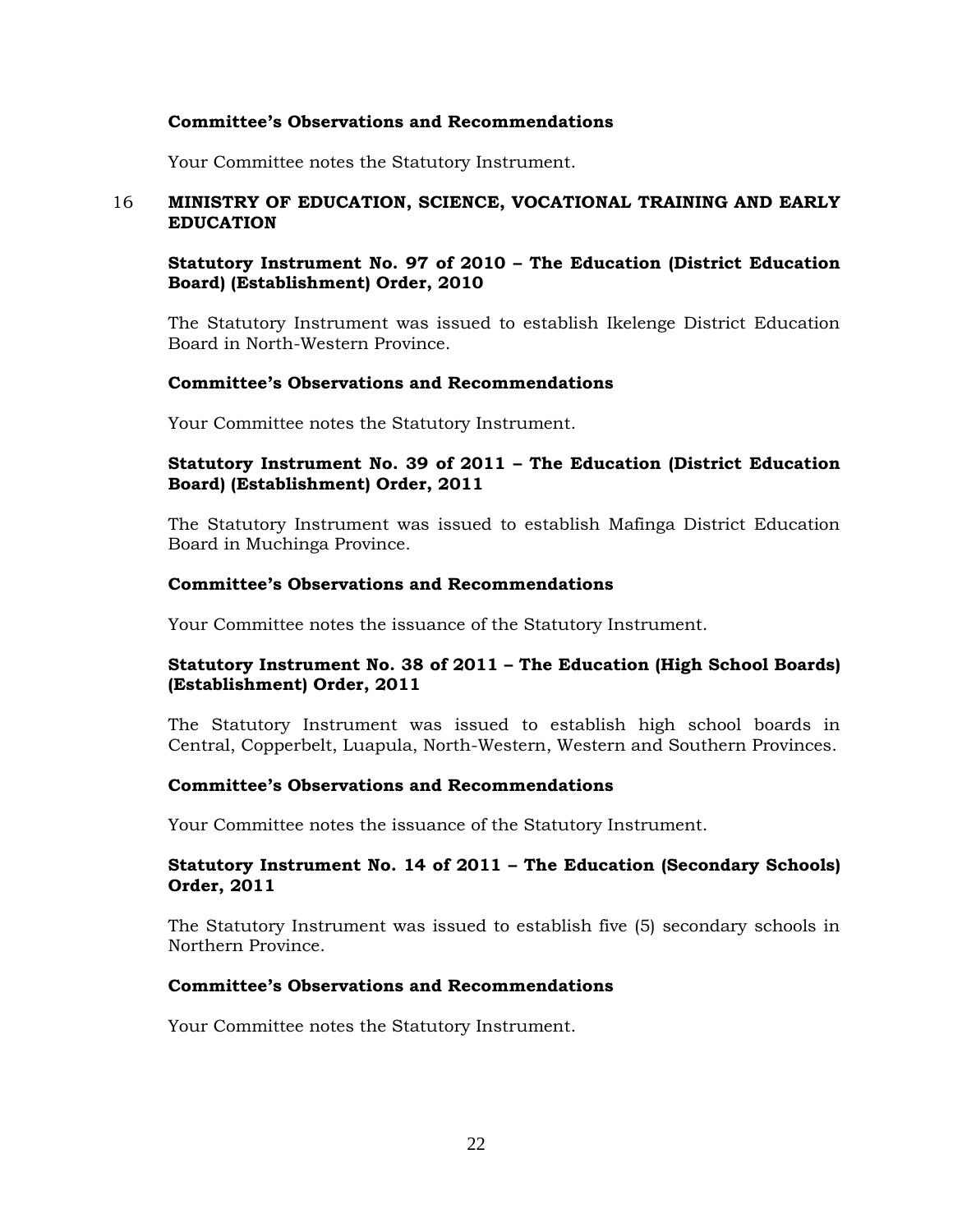#### 17 **MINISTRY OF FOREIGN AFFAIRS AND TOURISM**

# **Statutory Instrument No. 73 of 2011 – The Diplomatic Immunities and Privileges (Levy Patrick Mwanawasa Regional Centre for Democracy and Good Governance) Order, 2011**

The Statutory Instrument was issued for the purpose of conferring diplomatic status on the Levy Patrick Mwanawasa Regional Centre for Democracy and Good Governance which hosts the Regional Centre for Promotion of Democracy, Good Governance, Human Rights and Civic Education under the International Conference on the Great Lakes Region (IC/GLR). The Centre is housed at New Government Complex seventh floor.

#### **Committee's Observations and Recommendations**

Your Committee notes the Statutory Instrument.

# **Statutory Instrument No. 72 of 2011 – The Diplomatic Immunities and Privileges (World Fish Centre) Order, 2011**

The Statutory Instrument was issued to confer diplomatic status on the World Fish Centre, an international, non-profit scientific research and technical centre which conducts, stimulates and accelerates research on fisheries and other living aquatic resources with the mission of reducing poverty and hunger through improving fisheries and aquaculture in developing countries. The Centre is next to the Turkish Embassy in Longacres.

## **Committee's Observations and Recommendations**

Your Committee notes the issuance of the Statutory Instrument.

#### 18 **MINISTRY OF DEFENCE**

## **Statutory Instrument No. 123 of 2011 – The Defence (Regular Forces) (Officers) (Amendment) Regulations, 2011**

The Statutory Instrument was issued in order to harmonise the mandatory retirement age of fifty five (55) years as was provided for under the Defence (Regular Forces) (Officers) Regulations with the substantive provisions of the *Public Service Pensions* Act Cap 260 of the Laws of Zambia to avoid the misinterpretation of the mandatory retirement age.

## **Committee's Observations and Recommendations**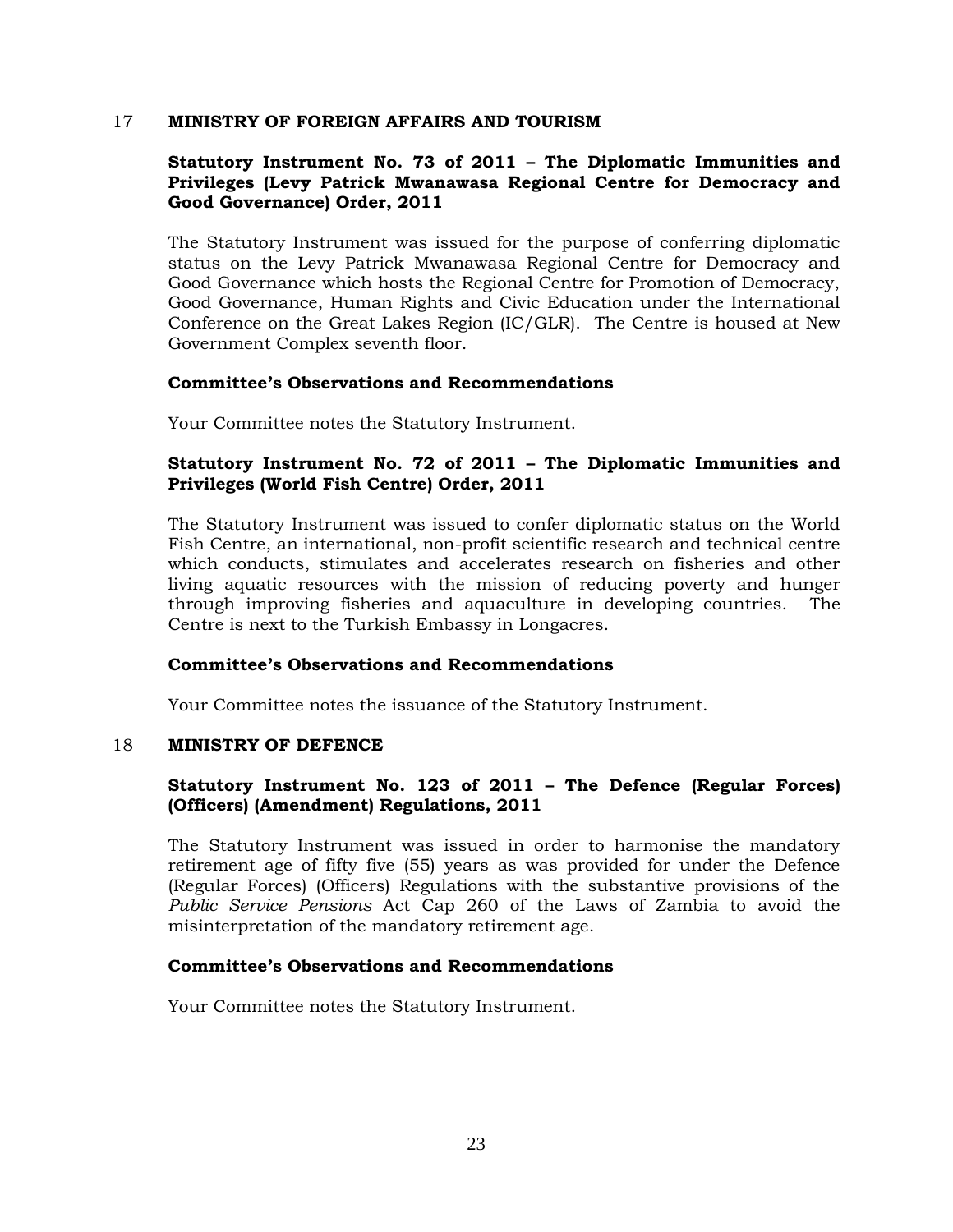## 19 **MINISTRY OF CHIEFS AND TRADITIONAL AFFAIRS**

## **Statutory Instrument No. 122 of 2011 – The Chiefs (Recognition) (No. 9) Order, 2011**

The Statutory Instrument was issued in order to recognise Mr Bob Bwembya Luo as Chief Chibesakunda of the Bisa people of Chinsali District in Muchinga Province.

#### **Committee's Observations and Recommendations**

Your Committee notes the Statutory Instrument.

## **Statutory Instrument No 8 of 2010-The Chiefs (Recognition) (No. 2) Order 2010**

The Statutory Instrument was issued to recognize Mr Fanwell Chikalakasa of Chiyuni area as new Chief Chitanda of the Lenje people of Chibombo District in Central Province.

#### **Committee's Observations and Recommendations**

Your Committee notes the Statutory Instrument.

## **Statutory Instrument No 63 of 2010-The Chiefs (Recognition) (No. 7) Order 2010**

The Statutory Instrument was issued to recognize Mr Loni Livingi Kalunga of Upper Mumbenji area as new Chief Kalunga of the Luchazi people of Kabompo District in North-Western Province.

## **Committee's Observations and Recommendations**

Your Committee notes the Statutory Instrument.

#### **Statutory Instruments No 27 of 2011-The Chiefs (Recognition) Order 2010**

The Statutory Instrument was issued to recognize Mr Bothwell Sialeka of Chaboola area as new Chief Simwatachela of the Tonga People of Kalomo District in Southern Province.

## **Committee's Observations and Recommendations**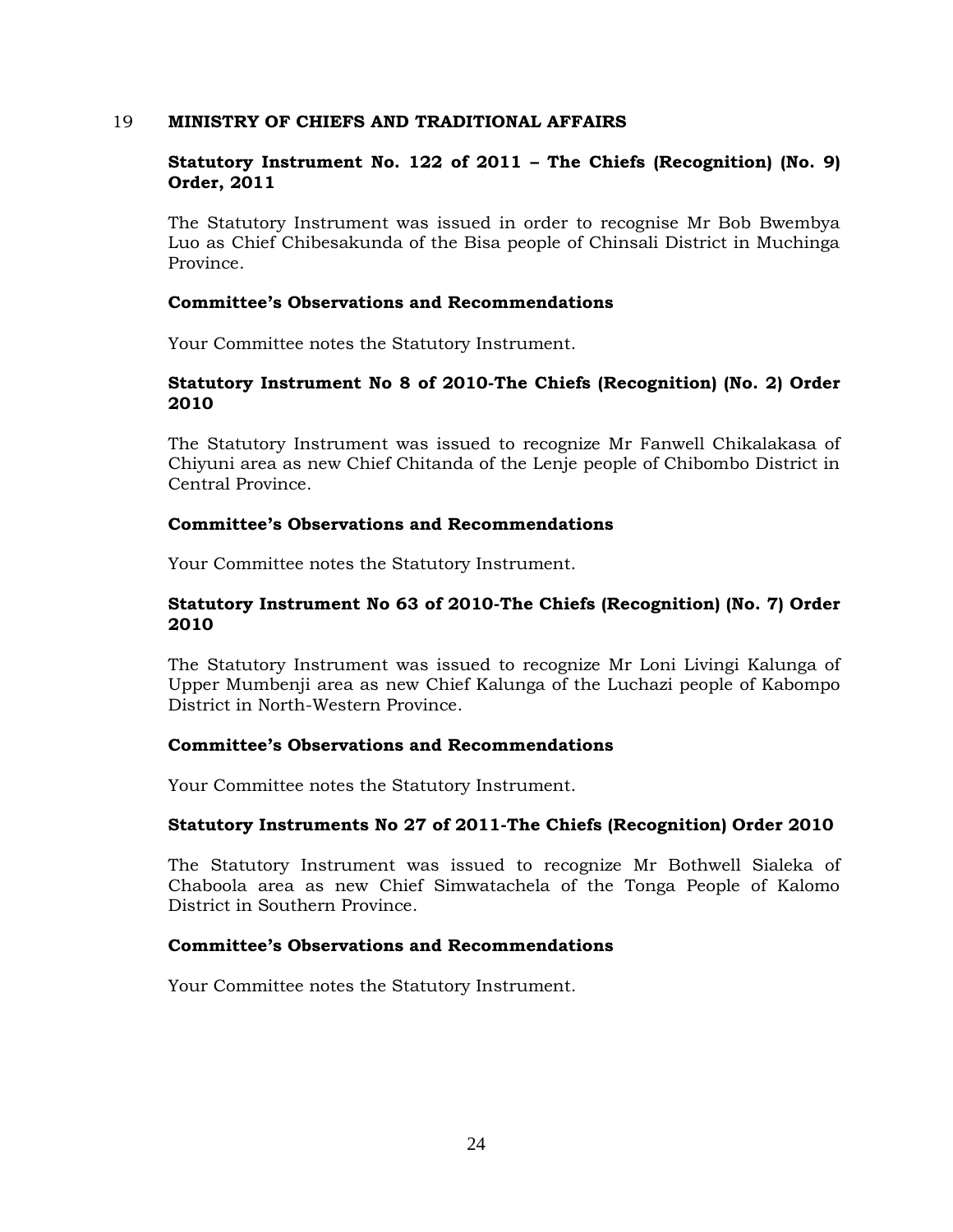# **Statutory Instruments No 28 of 2011-The Chiefs (Recognition) (No. 2) Order 2010**

The Statutory Instrument was issued to recognize Mr Mike Mutumba Kachuule of Basanga Luubwe area as new Chief Musungwa of the Ila People of Itezhitezhi District in Southern Province.

#### **Committee's Observations and Recommendations**

Your Committee notes the Statutory Instrument.

## **Statutory Instruments No 29 of 2011-The Chiefs (Recognition) (No. 3) Order 2010**

The Statutory Instrument was issued to recognize Mr Benson Kasongo Shapi of Kalanga area as new Chief Chimese of the Ushi People of Mansa District in Luapula Province.

#### **Committee's Observations and Recommendations**

Your Committee notes the Statutory Instrument.

## **PART II**

#### 20. **Local Tours for the First Session of the Eleventh National Assembly**

#### 1. **The Statutory Housing Areas (Kamwala South) (Declaration) Order, 2011**

The Statutory Instruments No.s 91 and 92 were issued in respect of the declaration of the Statutory Housing Areas covering an area of land in extent of 267 and 262 hectares, respectively, more or less on Stand No.s 917 and 1080 in Lusaka City.

Your Committee wished to know whether the said land was within the jurisdiction of the Lusaka City Council and was held in simple fee or leasehold or grant. Your Committee also wished to know whether the said land had valid plans which were duly approved by the Surveyor-General and included; the name and description by which the Statutory Housing Area was known or was to be known; the existing roads, if any; the roads proposed to be constructed; the existing areas for common user; the proposed areas for common user; the area and dimensions of each piece or parcel of land identified by a serial number.

#### **Findings of the Committee**

#### **Survey Map of the Area**

Your Committee found that the Stand No.917 Kamwala South was duly surveyed and plans were duly approved. There was however, an area which was earmarked for a play park which had been illegally occupied without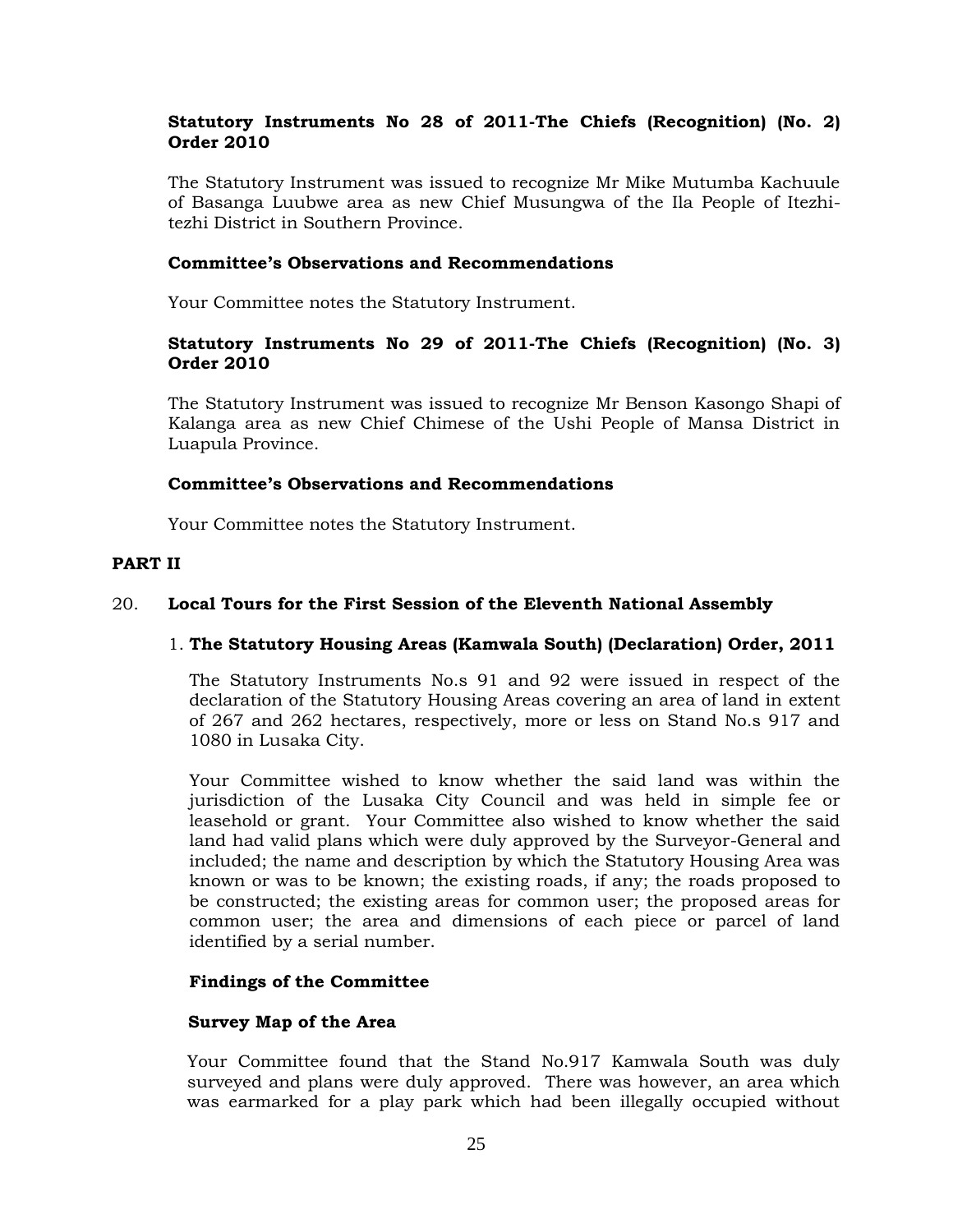Lusaka City Council's approval. The occupiers of the land had since developed their plots and to date, the Council had still not approved the settlements.

In Stand No. 1080, your Committee was informed that the settlements were illegal and that the Council was working towards legalizing the settlements in due course.

## **Name of Area**

The area was duly named Kamwala South.

# **Existing Roads**

The roads in Kamwala South, although demarcated and graded, were not marked with signs and names. The roads were also in very bad state and in some instances encroached.

# **Proposed Roads**

Your Committee did not find any new proposed roads.

# **Area and Dimensions of Demarcated Plots and Serial Numbers**

The plots were duly demarcated and had serial numbers except for the illegal plots in Stand No. 1080.

# 2. **The Statutory Housing Area (Chelstone) Declaration, Order, 2011**

The Statutory Instrument was issued in respect of the declaration of the Statutory Housing Area covering an area of land in extent of 88.0171 hectares more or less in Stand No. 37520 in Lusaka City.

Your Committee wished to know whether the said land was within the jurisdiction of the Lusaka City Council and was held in simple fee or leasehold or grant. Your Committee further wished to know whether the said land had valid plans which were duly approved by the Surveyor-General and included; the name and description by which the Statutory Housing Area was known or was to be known; the existing roads, if any; the roads proposed to be constructed; the existing areas for common user; the proposed areas for common user; the area and dimensions of each piece or parcel of land identified by a serial number.

# **Findings of the Committee**

# **Survey Map of the Area**

The area was duly surveyed and approved.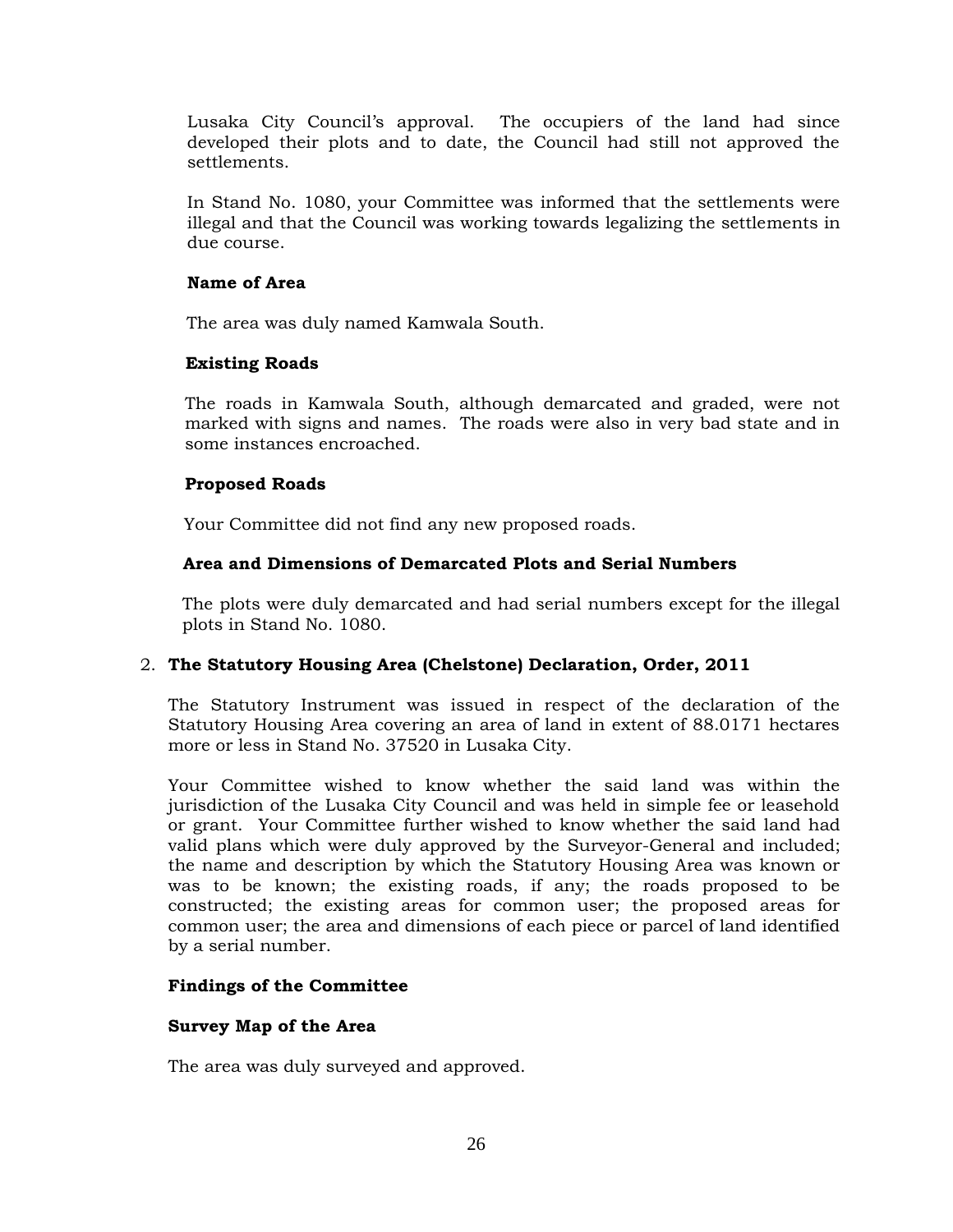## **Name of Area**

The area was duly named Chelstone.

## **Existing Roads**

There were existing roads in both gravel and tar.

## **Proposed Roads**

There were no proposed roads.

## **Area and Dimensions of Demarcated Plots and Serial Numbers**

The plots were duly demarcated and had serial numbers except for an area near the small market which did not fall under the jurisdiction of the Council.

# 3. **The Improvement Area (Chibolya) (Declaration) Order, 2011**

The Statutory Instrument was issued in respect of the declaration of the Improvement Area covering an area of land in extent of 46.0155 hectares more or less in Stand No. 20467 in Lusaka City.

Your Committee wished to know whether the said land was within the jurisdiction of the Lusaka City Council and was held in simple fee or leasehold or grant. Your Committee further wished to know whether the said land had valid plans which were duly approved by the Surveyor-General and included; the name and description by which the Improvement Area was known or was to be known; the existing roads, if any; the roads proposed to be constructed; the existing areas for common user; the proposed areas for common user; the area and dimensions of each piece or parcel of land identified by a serial number.

## **Findings of the Committee**

## **Survey Map of the Area**

Your Committee was informed that Chibolya is an unplanned settlement and was not surveyed.

## **Name of Area**

Although it is an illegal settlement, Chibolya is duly named.

## **Existing Roads**

Your Committee found that Chibolya had gravel roads which were even recently graded. The roads were in a bad state.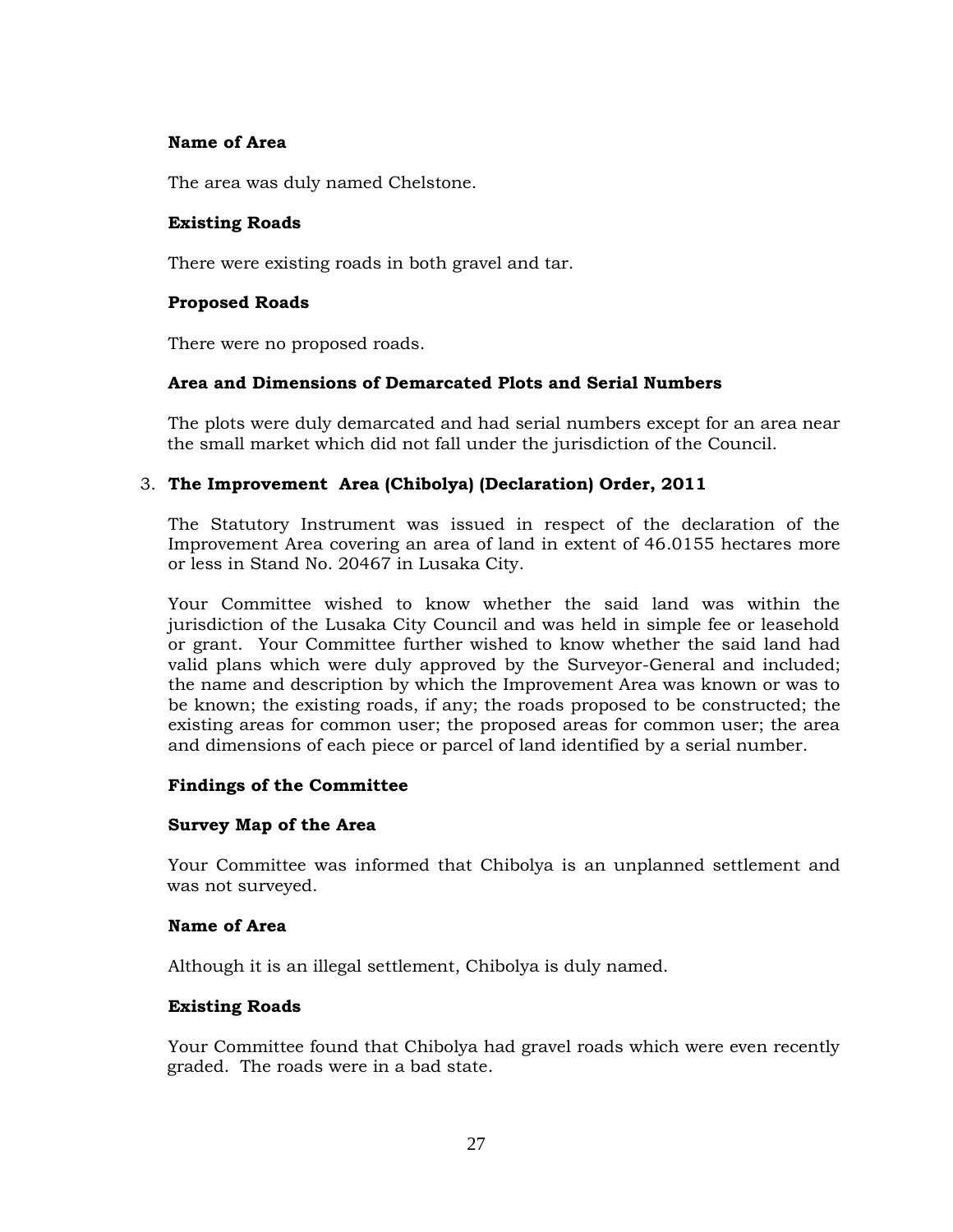## **Proposed Roads**

Your Committee did not find any proposed roads.

# **Area and Dimensions of Demarcated Plots and Serial Numbers**

The boundary of the area was surveyed. However, Chibolya had no legally demarcated plots. The owners of the structures were however, given occupancy licences.

## 4. **The Improvement Area (New Ipusukilo) (Declaration) Order, 2011**

The Statutory Instrument was issued in respect of the declaration of the Improvement Area covering an area of land in extent of 148.0077 hectares more or less in Stand No. 8740 in Kitwe City.

Your Committee wished to know whether the said land was within the jurisdiction of the Kitwe City Council and was held in simple fee or leasehold or grant. Your Committee further wished to know whether the said land had valid plans which were duly approved by the Surveyor-General and included; the name and description by which the Improvement Area was known or was to be known; the existing roads, if any; the roads proposed to be constructed; the existing areas for common user; the proposed areas for common user; the area and dimensions of each piece or parcel of land identified by a serial number.

The areas toured were the Old Ipusukilo, which was an unplanned settlement and the New planned Ipusukilo.

## **Findings of the Committee**

## **Survey Map of the Area**

Both areas had been surveyed and mapped.

## **Name of Area**

The area was duly named Ipusukilo.

## **Existing Roads**

There were very bad existing roads in the unplanned Ipusukilo which were barely passable with extremely bad sanitation.

## **Proposed Roads**

The proposed roads in new Ipusukilo were yet to be worked on although they had already been surveyed.